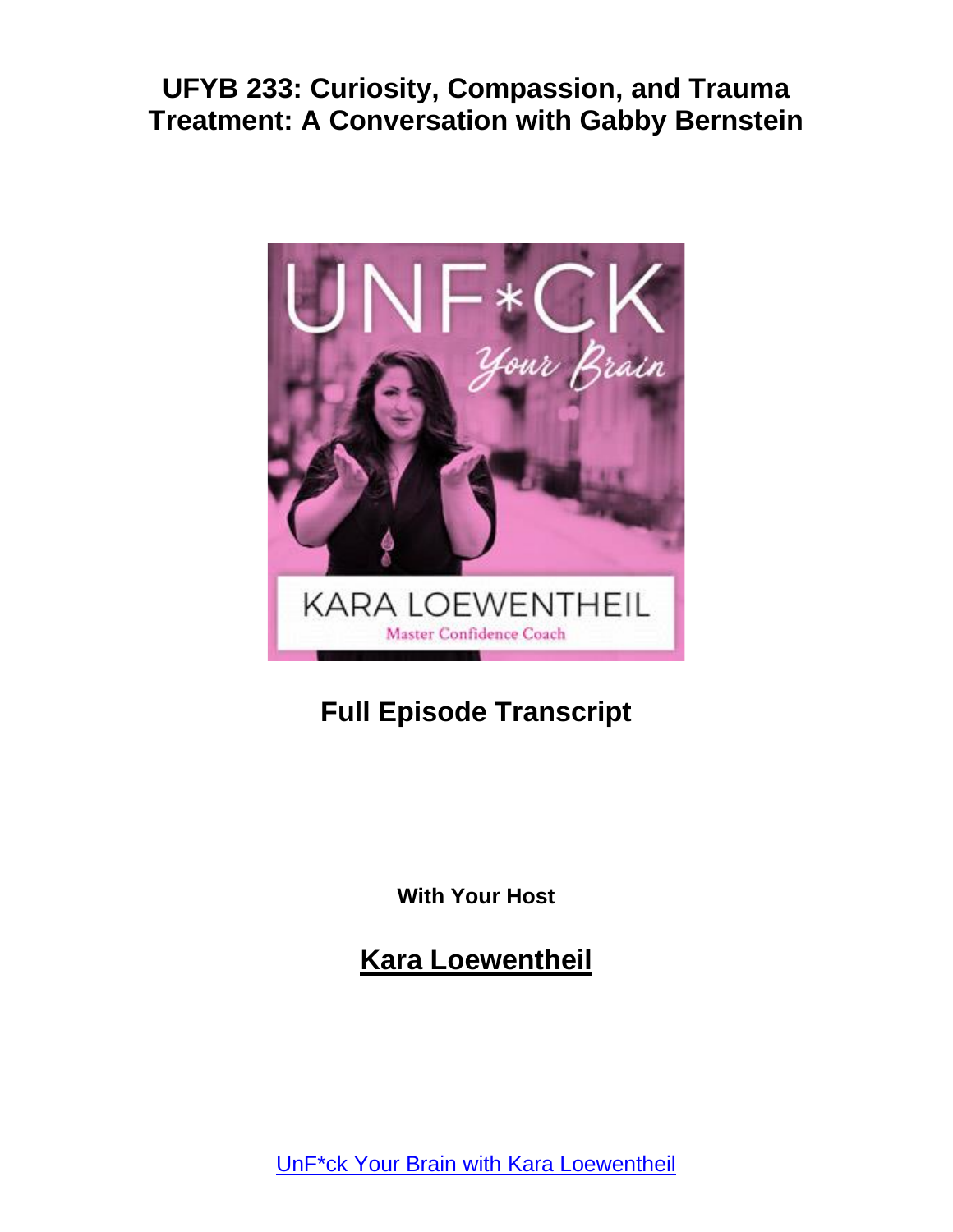Welcome to *Unf\*ck Your Brain*, the only podcast that teaches you how to use psychology, feminism, and coaching, to rewire your brain and get what you want in life. And now here's your host, Harvard Law School grad, feminist rockstar, and master coach, Kara Loewentheil.

My chickens, I feel like 2022 has been a lot. I don't know about you, we're like halfway through April. I feel like it's already been a whole year and my brain hasn't even caught up yet with 2020 and 2021, even the end of 2019 never really got a chance to process. I know that we are all feeling a little burnt out these days. But I also know that no matter what's going on in the world, our brains are where we can make a difference in our experience of the world.

Unless you are much more powerful than me in international relations and public health, you cannot solve the pandemic or the war in Ukraine or anything else tomorrow. But you can make a difference in your thought process tomorrow and you can do something about how you feel in the world and take steps that will help you manage your mind so that you have more energy, more resilience, less overwhelm, less burnout.

And so I know that all of us are feeling this way, many of us are feeling this way, and that is why I have created a brand spanking new offer called the 2022 Burnout Breakthrough Challenge.

It is my newest, my best work on emotional resilience, on dealing with physical and emotional fatigue, on how to stave off burnout or heal it and repair it even after it's already begun. And so we are not quite ready to share all the details with you yet but we will be soon. And here's what I want you to know, you need to get on the waitlist to get all the information about it. Okay?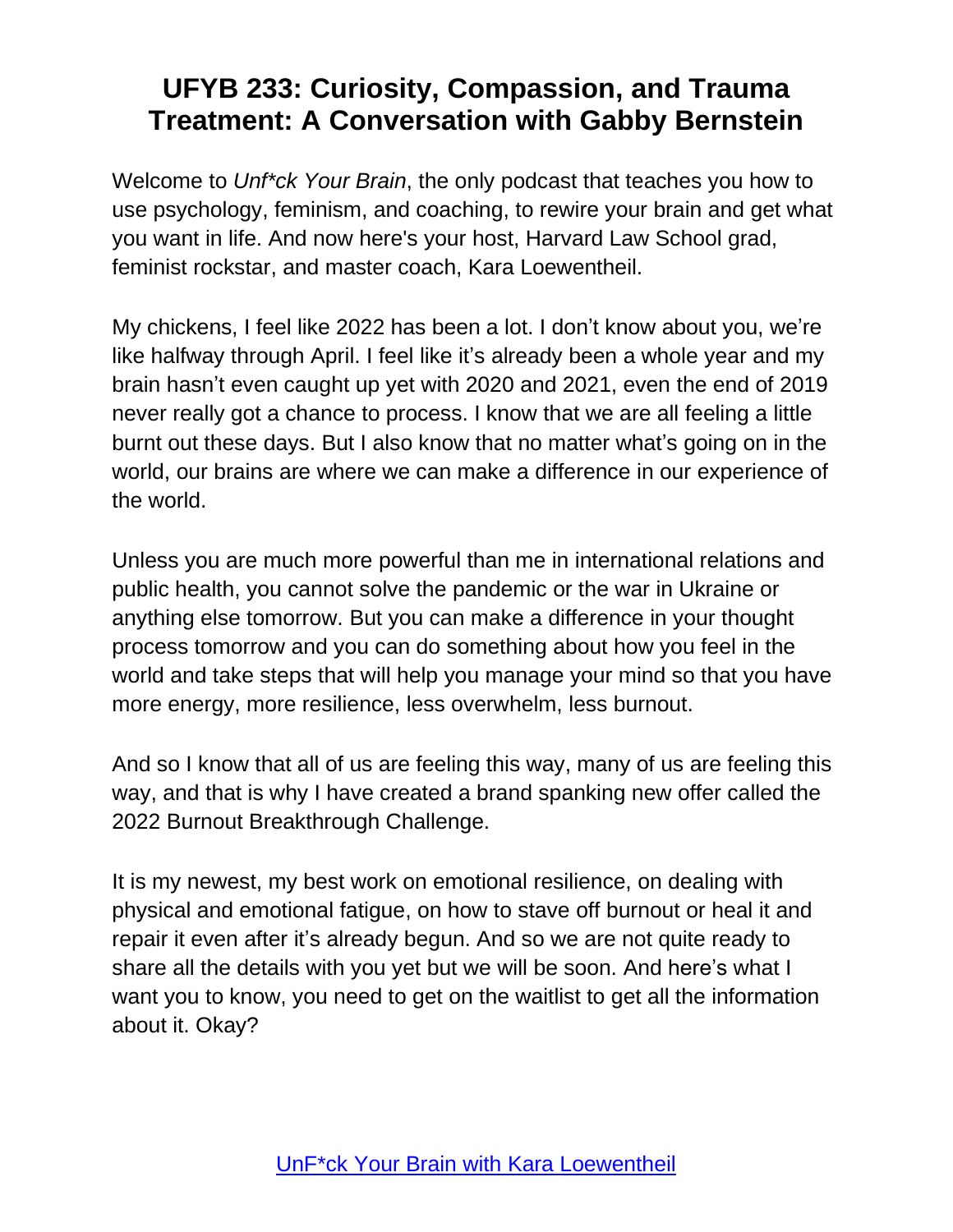So, you need to go to unfuckyourbrain.com/theclutch or text your email to +1-347-997-1784 and then when you're prompted for the codeword you reply with The Clutch, two words. Or one word, either way. +1-347-997- 1784, codeword is The Clutch. Or unfuckyourbrain.com/theclutch.

That's going to put you on the waitlist both to hear about the challenge and for The Clutch because we all know that since the main thing that helps with burnout and overwhelm is learning how to manage your mind to create more time in your week, to create more emotional energy, to reduce your anxiety, all of that we also do in The Clutch. And so we are actually going to be opening The Clutch again soon and that too, you need to be on the waitlist.

So if you have been thinking about joining The Clutch and were waiting for us to reopen, if you want to learn more about the Burnout Breakthrough Challenge or both, you need to go to unfuckyourbrain.com/theclutch or text your email to +1-347-997-1784 and respond with codeword The Clutch. When you get promoted it can be one work or two words, not case sensitive, doesn't matter. Just send us The Clutch and we will make sure you are on the waitlist and that means you will have first dibs when we introduce the 2022 Burnout Breakthrough Challenge and when we open The Clutch doors again.

Okay my chickens, I almost feel like I could just be like, I'm talking to Gabby Bernstein. And then I won't have to say anything else. Because if you have been around self-development for more than 30 seconds, you have heard of her. I'm actually super excited to have her on the podcast because I would be fascinated to see if we have a lot of overlap or if we attract very different kinds of people. So, I'm really excited to have this conversation.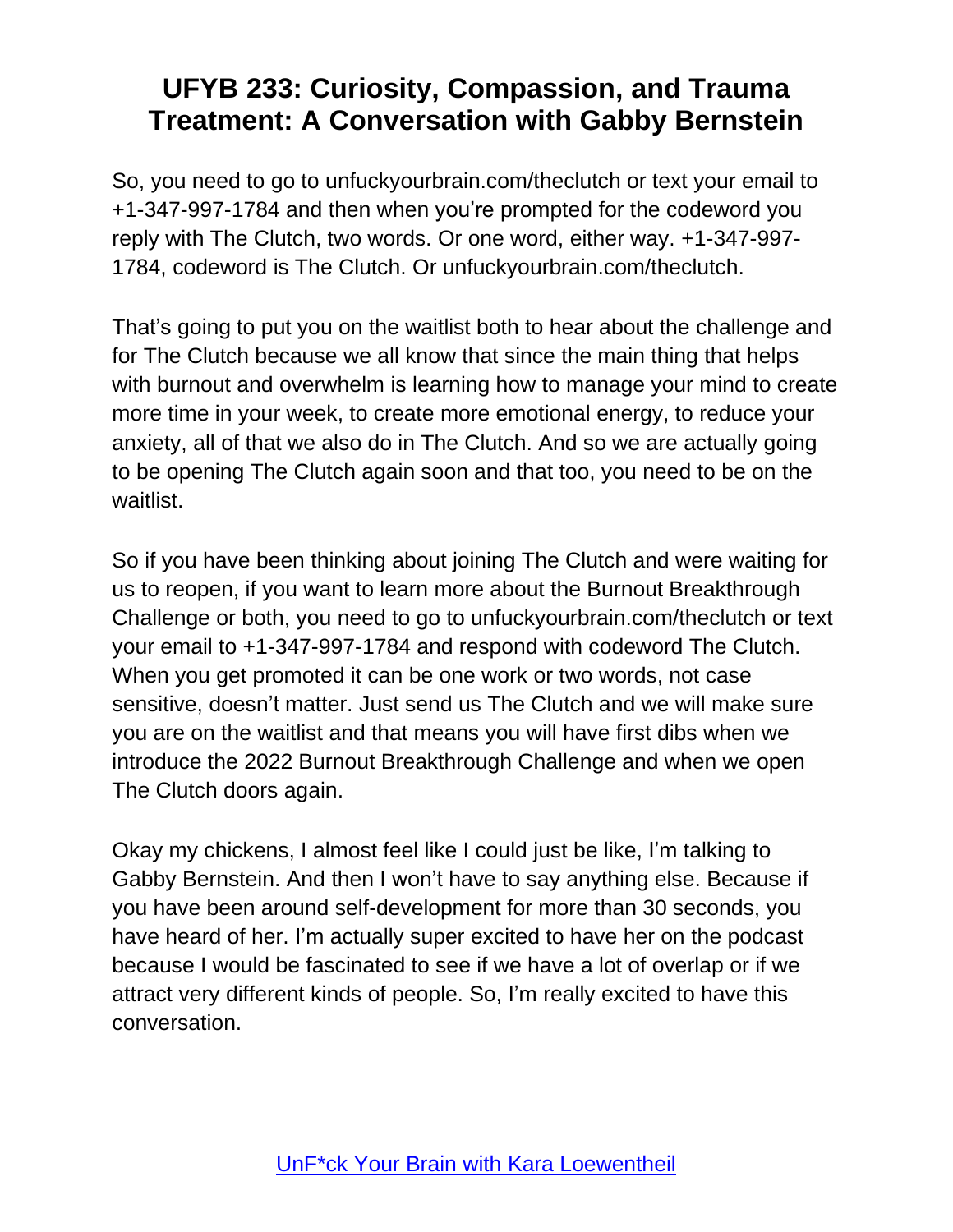So, for those of you who have been living under a rock, Gabby Bernstein is a New York Times bestselling author. She's a motivational speaker. She's a spiritual leader and podcast host. She is a New York Times bestselling author and has written nine books. I think the titles people might be most familiar with are The Universe Has Your Back, Super Attractor, Spirit Junkie are some of her biggest. But she has a new book out called Happy Days which we are going to talk all about on the show. I'm just thrilled to have you here. Is there anything else you want people to know about you?

Gabby: I am a mom to a three year old and a mom to a kitten called Jimmy Blue.

Kara: What a great name for a kitten. That's the kitten's name, not the child's name I assume.

Gabby: Child's name is Oliver.

Kara: Also, a great name.

Gabby: A good one, right, Ollie. Ollie Blue.

Kara: Kittens are really – I'm amazed you get anything else done. I think if I had a kitten I would just watch it 24/7.

Gabby: Whenever I try to meditate she just bites the shit out of my feet. I haven't had a proper meditation in weeks because this little girl just bites my hands and feet. And she wants to play. She's a [crosstalk] cat.

Kara: The universe was like, you're too good at this, let's add some – let's add a little distraction. Now try with a cat biting you. So cute. So, we are going to talk all about what you do in this book. But I wanted to start off by asking you about something that I talk a lot on the podcast and my listeners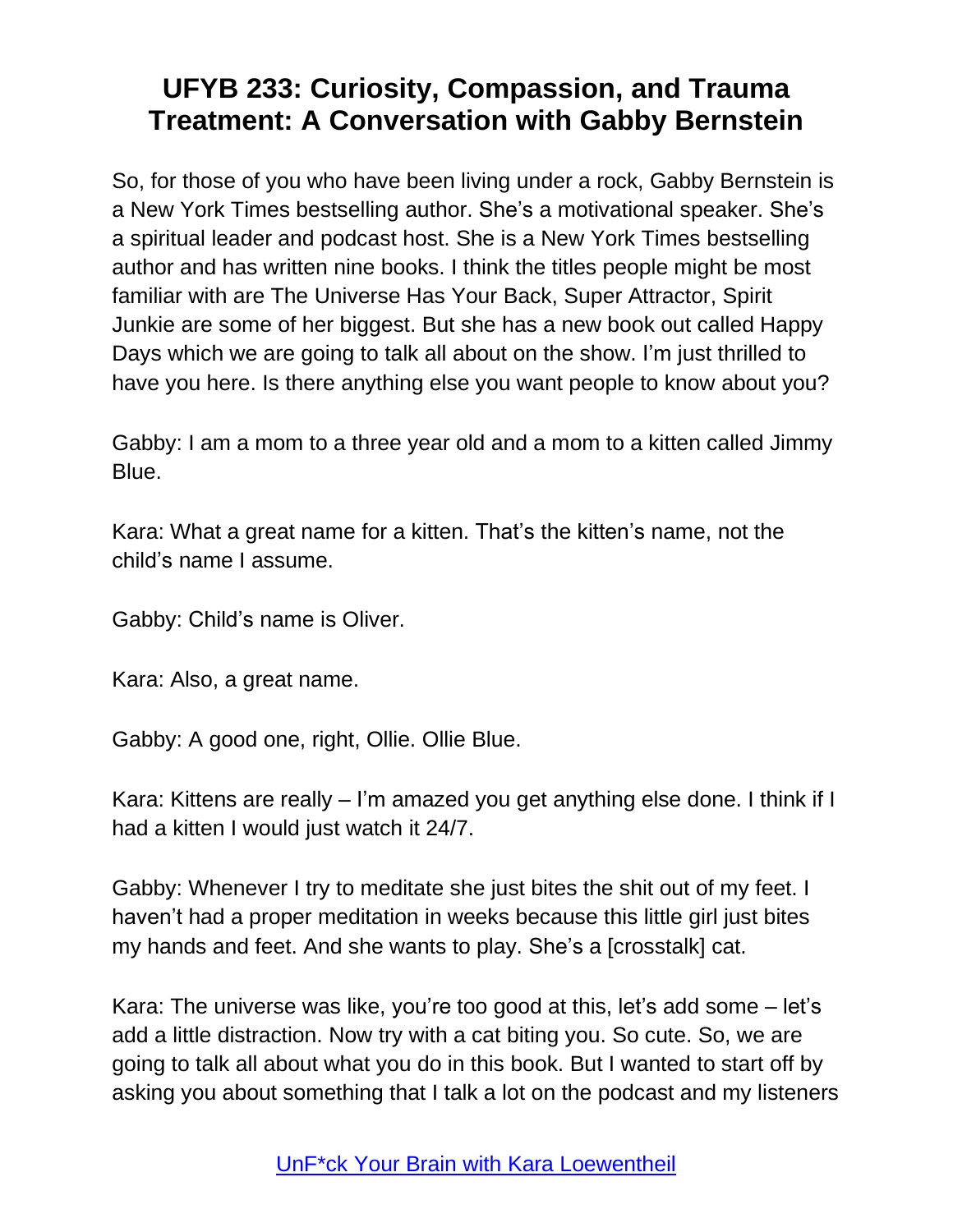have heard me talk about what is trauma, what is not trauma, when it's useful to think about trauma in different ways. But I'm always interested in kind of any psychological concept that gets into the mainstream and then gets understood in a lot of different ways by different people.

And so, then people are trying to have conversations about mental health in which they are not even necessarily talking with the same definition about what the thing is that they're experiencing. And you make a distinction between trauma small t and trauma big T in this work. And I would love to hear kind of what your thoughts are on that, how you differentiate between those. And why you think it's important to have that differentiation.

Gabby: Sure, yeah. Well, a big T trauma would be the experience of maybe being abused, or having a sexual assault, or extreme neglect, or living through a catastrophic event. Whereas a small t trauma could be being bullied, which is ultimately can turn into a big T trauma. A small t trauma could be told you're not good enough, or you're not smart enough, or to experience just not feeling seen by your parents as a kid. And we all have trauma, it's just period, end of story, we've all had had trauma.

And in most of our lives I think people have never taken on that word as their own because the word comes with stigma and shame behind it. But these days all of our coping mechanisms aren't working anymore. We are pretty rocked to the core. We can find ourselves in very destructive patterns. And so, a lot of that has been the result of COVID. And then of course now being the witness of war online and being alive at this time. So, we're not immune to trauma. Living through this experience is trauma.

And then when we feel unsafe in our world it will activate all those unresolved traumas from our past, big T or small t. So, I imagine your listeners are like, yeah, my shit got kicked up in the last two years. And my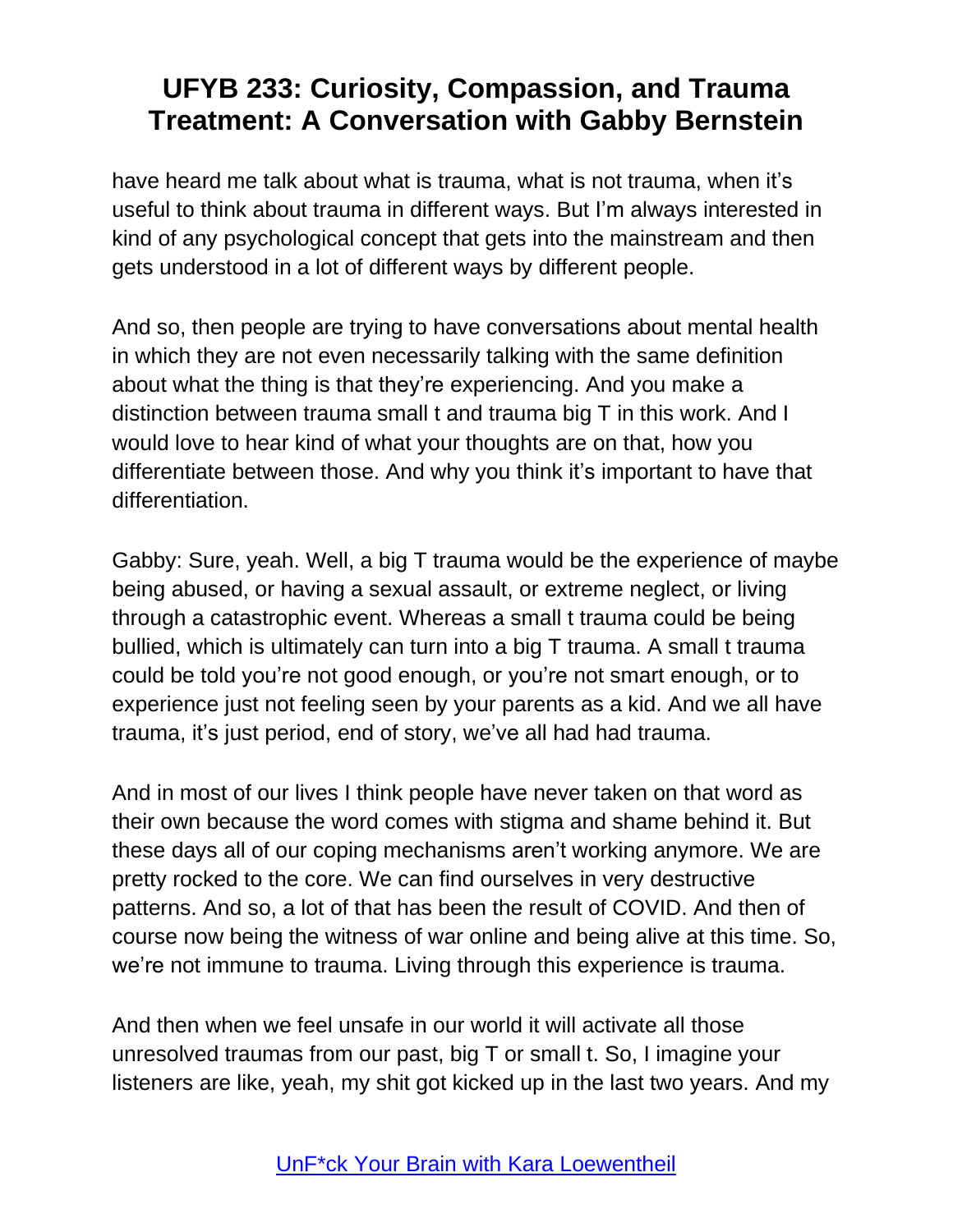prayer, at the beginning of the podcast you asked me, "Well, is there anything else you want to talk about other than this book?" And I said, "No, I just want to talk about the book."

And it's not because I'm on the book tour and it's not because I want to sell books. And if I could, I would drop books out of an airplane and just let them land in people's hands. Because I just want people to get to this guidance. I suffered for so many years with unresolved trauma and now I've come out the other side and I've lived to tell what that freedom and inner peace looks like. And what it means to truly live with happy days. And I just, I want it to get into the hands of as many people as possible.

Kara: Yeah. So, can you tell us a little bit about that, what led you to write this book and what that journey was like for you?

Gabby: Yeah. Well, you mentioned my other books, so I share very openly in a lot of my other books about being an addict. I was a cocaine addict. I got sober at 25. And in my sober recovery I started to get very spiritual. But I also was leaning on other addictive patterns like workaholism, and codependency, and controlling mechanisms. And eventually I was like, why am I so extreme, and scared, and anxious all the time, even amidst writing, at that point maybe half a dozen books. This was when I was 36 years old, I started to really contemplate, what the fuck is up with me?

And I began to start cracking into this very scary place. And I was having meltdown after meltdown and my mantra was, I can't go on like this. When ultimately I had a dream and in the dream I remembered I was an adult confronting that I had been sexually abused as a child. And the dream was so real and so scary that I just was just like, no way, push that away, don't go there.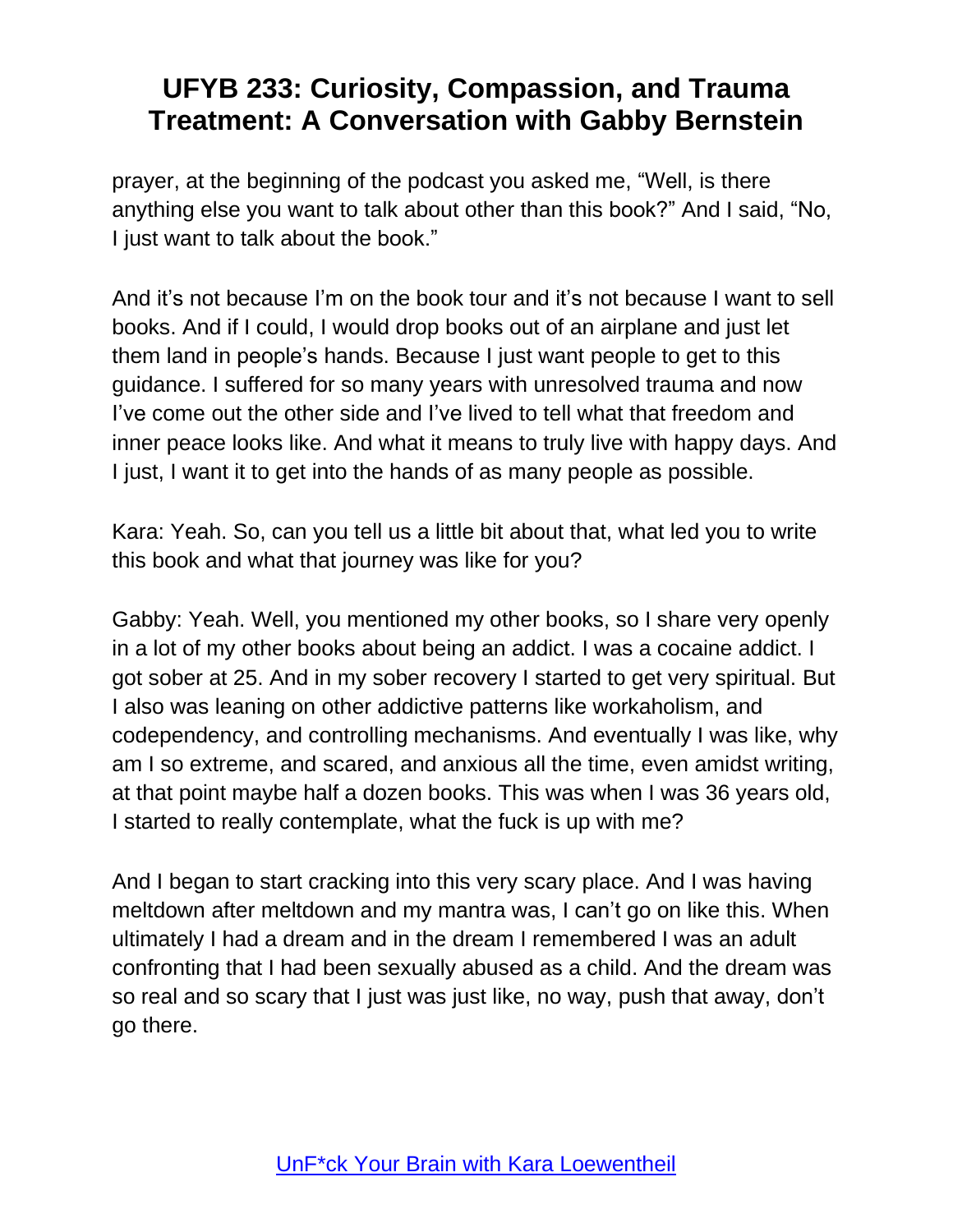A few days later I was in my therapy and my therapist and I were having a conversation and the acceptance of that memory came through. And not all the pieces of the memory, not all the stories, but the acceptance. Yes, this fucking happened to me. And it explained everything, it explained why I was such an addict. It explained why I was so anxious. It explained why I was never able to be present. It explained that I was seeking so far into my spiritual practice to find safety. It just explained everything.

And that began the journey of undoing the traumas from my past so that I could be free right here right now with you in this present moment. And in 2016 I knew I wanted to write this book but there was no way I would write it until I was on the other side of it. And in 2020 I started writing it. And here we are two years later and it's out.

Kara: Wow. This is obviously a big question and I want to bookmark, I want to come back to the safety fear thing because this has come up for me recently in some of my own kind of work on trauma, and control, and safety, as you were going through it. And okay, we've got to live and experience it before can write about it and teach it. What do you think were the kind of biggest contributors to your ability to move through and process that? Was it traditional therapy? Was it some of your spiritual work? Did you find that you needed a new set of tools or were the tools you already had kind of applicable?

Gabby: No, I needed a new set of tools. The spiritual foundation that I had established was going to be the throughline throughout the entire recovery process. And really keeping me safe and guided along the way. And I believe that my spiritual practice, and my spiritual guidance, and my connection to spirit guides. And all of the truth that I know to be true for myself led me one step at a time to the right therapist, and the right practice, and the right book, and the right modality, and the right spiritual practice one step at a time. It was all guided.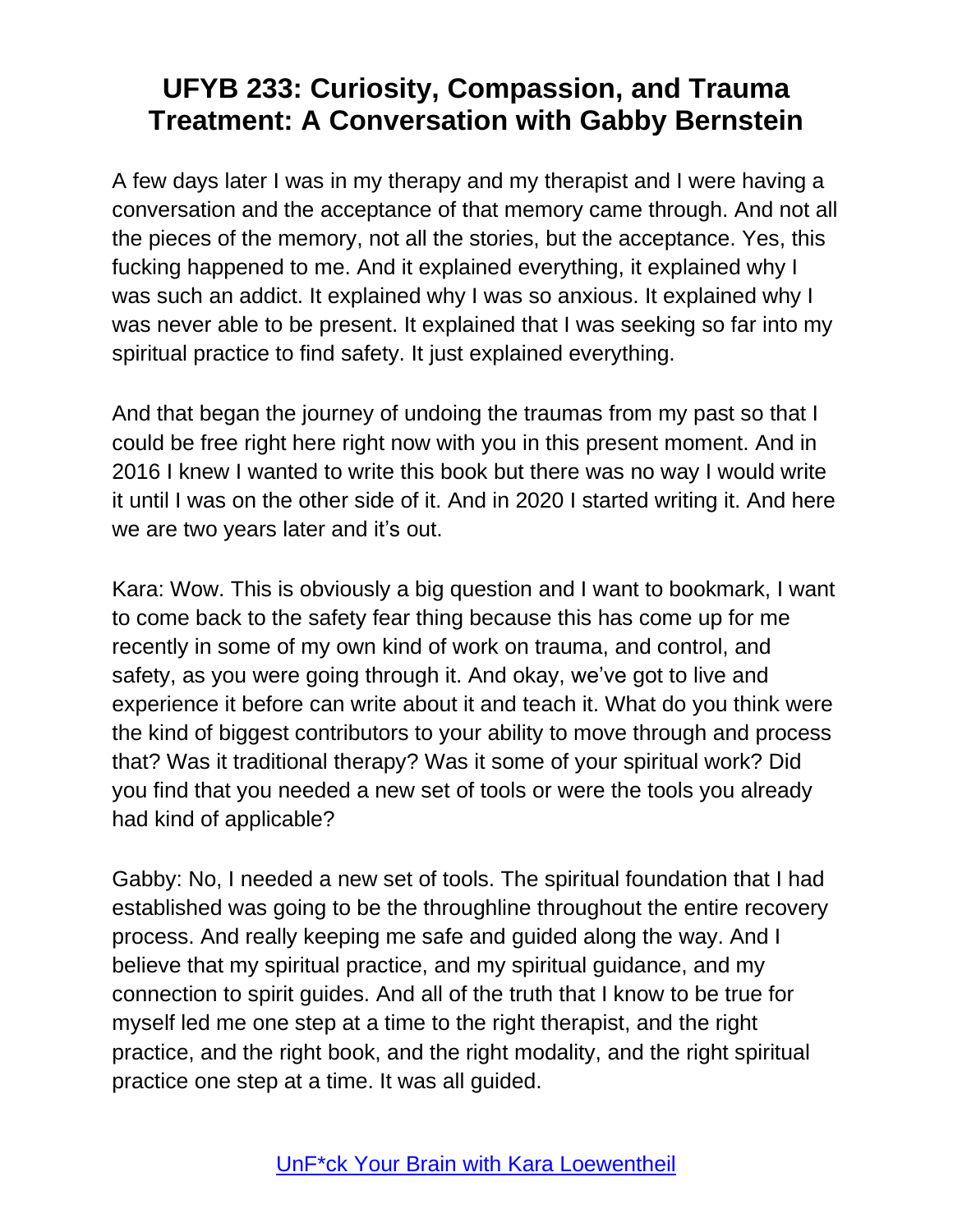So, I know that that was all there. But the deeper healing came through therapeutic work. And that therapeutic work had already been established before I remembered in the therapy that I have had. My therapist, I joke around with her, I'm like, "Who do you think is going to play you in the movie?" Because she's such a big role in this book. And I have been guided with her through a therapy known as Internal Family Systems therapy which is otherwise known as IFS.

And IFS has been extraordinarily transformational for me, so much so that I got trained in the Level 1 training and will continue my education with IFS far, far, far beyond Level 1. And can use it now, really can use it in my practice and write about it. And that Internal Family Systems therapy is really about recognizing all the parts of ourselves. And becoming the internal leader in our system, or connecting to the internal leader in our internal system. And then I bring EMDR, which is Eye Movement Desensitization and Reprocessing.

And EMDR is designed to relax the nervous system through bilateral brain stimulation. So, when you're practicing EMDR therapy it's a really great trauma based therapy. Where you have a buzzer in either hand or a buzzer in either ear and that bilateral brain stimulation opens up your window of tolerance to reprocess unresolved traumas in the present moment. And it's fucking awesome, it's so good. And I give EMDR practices in the book that people can start by themselves safely.

And I also mention somatic experiencing. I mentioned I have a whole chapter on somatic experiencing which is a body based trauma therapy that really helps you move the stagnant truncated energy through. And I give a lot of really powerful body based practices in that chapter to help the reader get grounded even in the moment because Peter Levine who is the founder of somatic experiencing said that trauma is the inability to be present.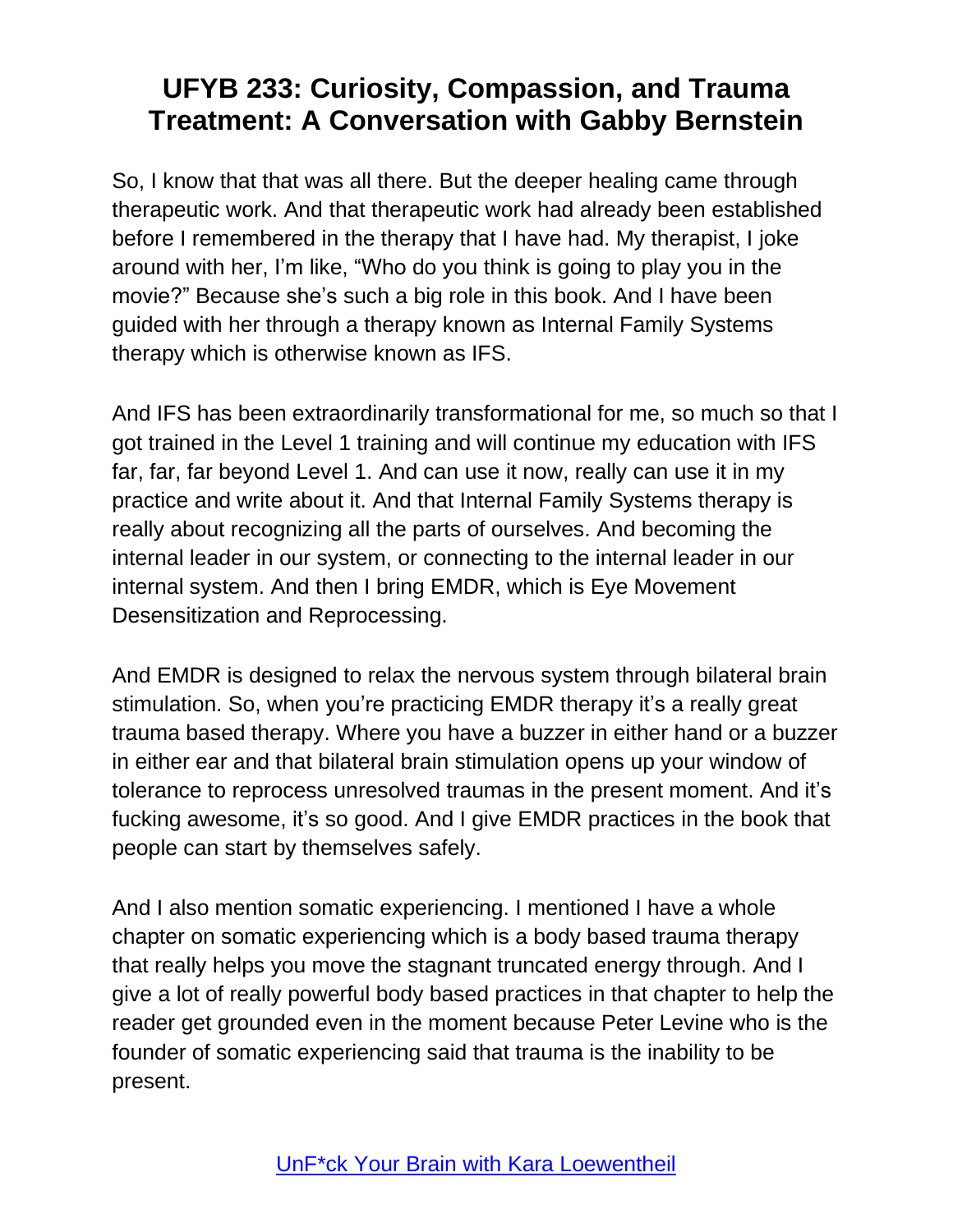And so, when we give ourselves presence in the moment we can start to slowly touch into that trauma and then come back out and touch in. It's a very, very gentle process, can't be ripping off that band-aid too quickly.

Kara: Yeah, I think that's so important because especially I think that my listeners much like me tend to prefer to stay in the intellectual realm. And I think that's what attracts a lot of people to the kind of work I do which is very cognitive and thought based. And for sure the first few years I was doing this work I was like, "I know my tutor keeps talking about emotions in the body but I think I'll just ignore that part and just try to swap all my thoughts around."

But eventually I think you hit on things in your self-work that you cannot just do that with. You can't just change your thought. You are not going to be able to make that shift unless you're willing to be in your body for however long you're currently capable of. That window of tolerance of how long can I be with the sensation before I become kind of so activated that it's no longer helpful. And one of the things that I have found, I'm curious if you maybe would talk about it a different way but if you kind of experience this.

Is that I have been – I did a podcast maybe a month or two ago that was just called What to do When You Don't Know What the Fuck is Going on in your Brain. Because that was the experience I was having was something, I was working through something that was so murky to me for so long. I'm finally now on the other side of but one of the biggest shifts for me was that I had to even start telling myself that it was safe to briefly feel unsafe.

There's such a drive to not feel what feels unsafe or out of control that I think that was one of the things that I was so blocked on is that I kept trying to direct my work towards, okay, I just need to figure out what will make me feel safe. But that whole time I'm telling myself this feeling of being unsafe, or not having control is that's dangerous. So of course, now I'm just setting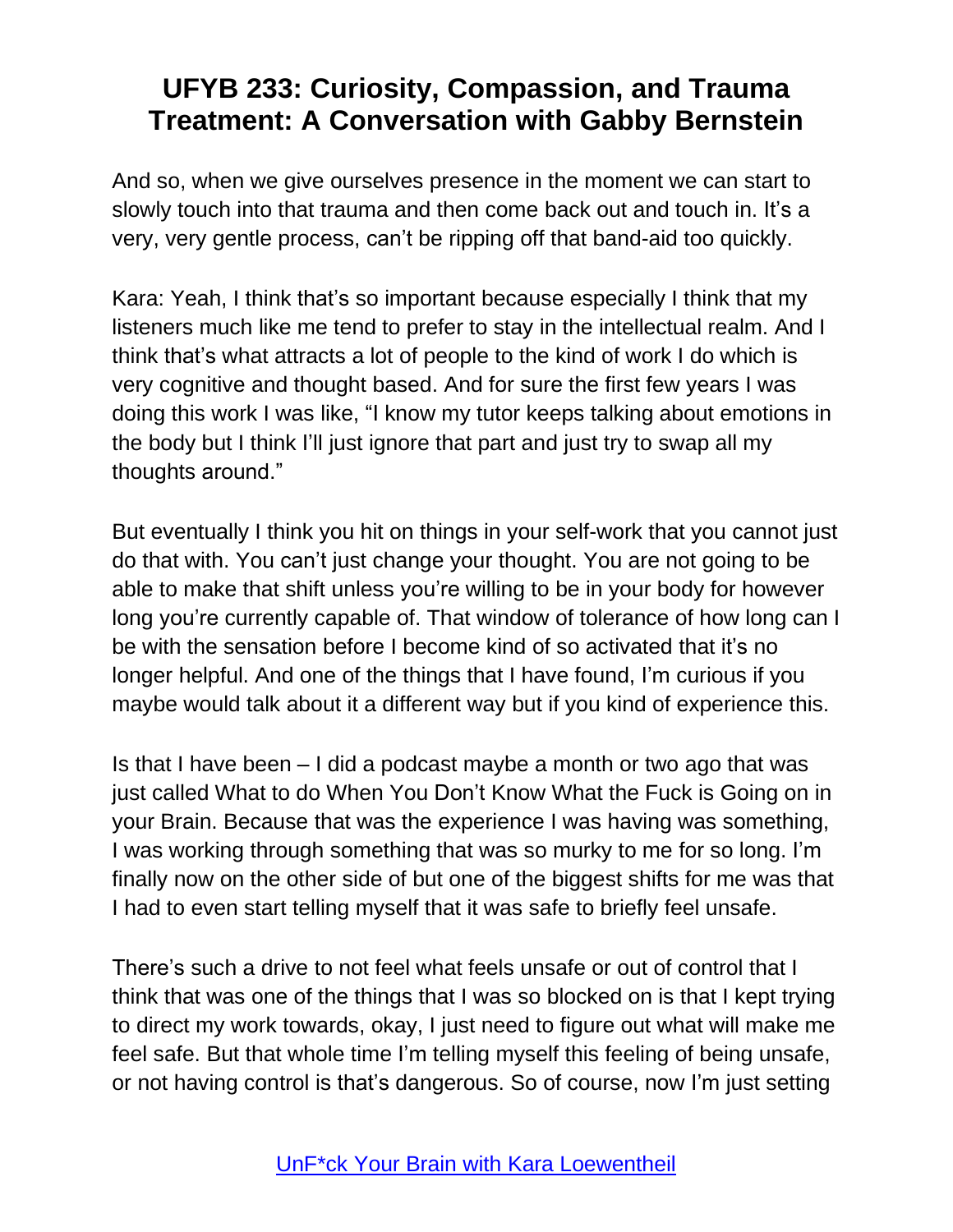my brain to be terrified of that state which creates even more kind of anxiety. So, I think also for anybody who's listening and is sort of – obviously buy Gabby's book and read it.

And she gives you many practices but I think also for those of you who are like me, are very cognitively oriented. Just teaching yourself that it is paradoxically safe to feel unsafe sometimes is going to be hugely helpful because I was just constantly running away from that feeling of unsafety, whatever that means.

Gabby: We're all running, Kara, we're all running away from the feeling of unsafety. And so, I'll explain to you what you're talking about in IFS terminology and Internal Family Systems terminology. So, we all have traumatized parts of us from childhood that we've exiled, we've just shut them down. We said, lock you up, don't want to ever talk to you again, don't want to look at you. But whenever they get activated when we feel unsafe, when we feel out of control, when we feel – when we enter a sexual situation, whatever it might be, that activates those impermissible feelings.

We immediately go into a place of protection. And the ways that we protect ourselves from feeling that impermissible exiled part become multiple different parts of who we are, known as protectors. And so, in your case you actually mentioned one of your protectors which is intellectualizing, getting in the head rather than the heart or in the body. So, running from the body. So, you have the intellectualizing part, the very bright, smart, you've built up a very strong protector who can really understand things logically. And she's done a great – I don't know if it's a she so I want to give you voice to it.

Kara: Probably.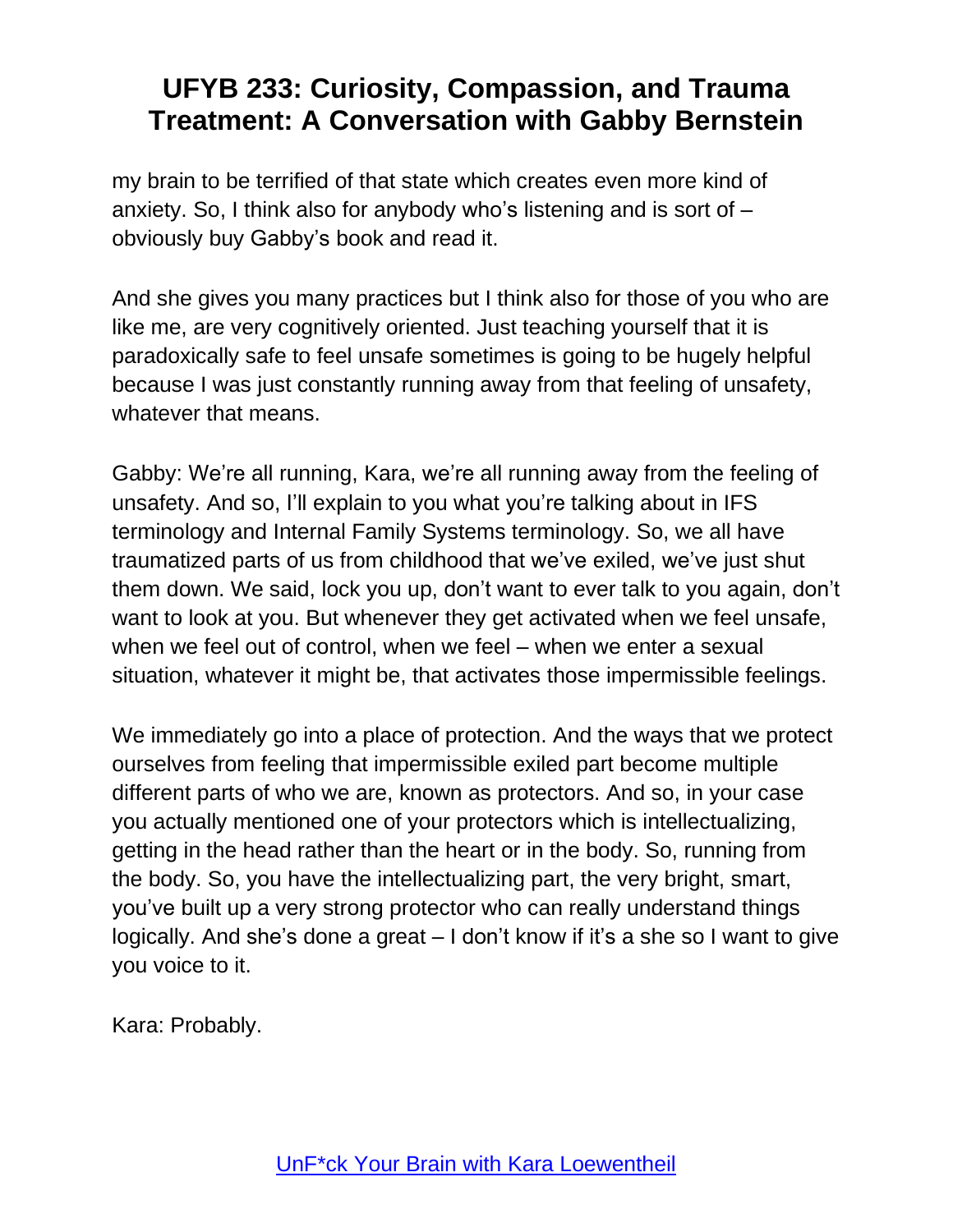Gabby: So, let's call her a she. And she's done a really good job keeping you safe from those deeper feelings. And so, we can thank her and have compassion towards her. But she is keeping you stuck in the patterns of needing to intellectualize rather than go deeper because it's too scary to go there. But in IFS we also all have self. And self is the adult resourced undamaged part of who we are. And self has these qualities of compassion, and courage, and creativity, and calmness, and connectedness.

And when we start to connect more closely to self we can let self soothe the protectors. For instance, maybe in the moment when you're like, I don't want to feel that. And you notice yourself going into this intellectual, get above it kind of place, you could just say to the intellectual part, literally it's a separate part of you, speak to it and say, "What do I notice about that part? Where is it in my body? What does it feel like? Is it fast? Is it slow? Does it have a color? And then what do I know about it? Is it five? Is it female? Where does it live? And then what does it need?"

And when you do those three steps of what do I notice, know and need, you can start to extend curiosity to that part. And in that extension of curiosity, you're bringing self energy to the scared protector.

Kara: Yeah. And I think for listeners who have done any kind of sort of work, whether it's therapeutic or coach, I mean some of this will sound familiar. You may have done it as inner child work, inner voice work, these things overlap in some ways, and the ways that we talk about them. But even if you're listening to this and it resonates with you to just think of  $-$  we talk a lot on the podcast about just how do you speak to yourself. How do you meet yourself with curiosity and compassion.

These are I think all different ways of talking about that process, the most important thing is not to be judgmental, shutting yourself down, trying to just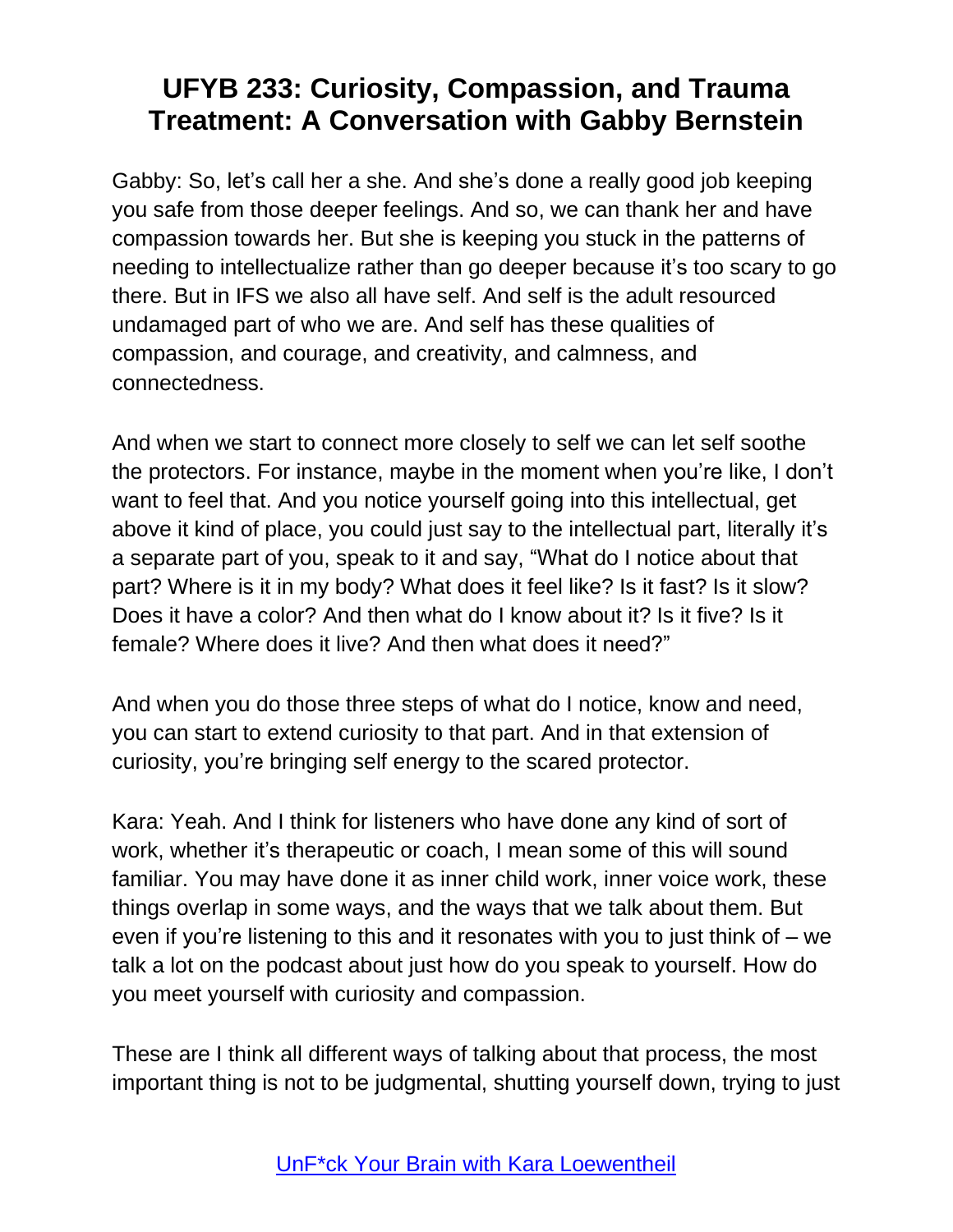tough it out, but rather to be able to have that conversation with yourself, whether you are working with somebody who's doing Internal Family Systems therapy. Or you are trying to do your sort of own thought work, the way I teach it. Either way what you're trying to do is on some level learn to speak to these different, whether they're parts, or levels, or thought patterns, whatever they are in a way that is more compassionate.

What are you trying to tell me? What do you want? What do you need? As opposed to I know what should be happening. I know what I should be feeling.

Gabby: Yeah, I think in spiritual conversations and in a lot of sometimes in the intellectual space it can be really easy to sort of override the voice of the protector parts because it's like I don't want to be that judgmental person. I'm going to just forgive and pray. And I've written books about this. So, there's great power in that pivot. But there's another layer that is necessary which is, why do I want to judge right now? Notice, what is it that's in my body? What is it, what do I know about that?

Yesterday I did this on myself and I had been in a setting that was very – a lot of wealth, I was around a lot of wealth. And for me that is an old active [inaudible], because I grew up in a very wealthy town but we had no money. I lived in an apartment. All my friends lived in these big houses. And it was just a lot of less than bullshit. And so, I have stuff around that but I hadn't touched into it in so long. So, I was just doing some IFS out loud to my husband who is just such a beautiful space holder for that.

And I was like, "Okay." I came home from this trip and I was like, "Why am I so hungover and activated? And kind of a little depressed and I don't know why." And so, I just started to notice where that place was in my body. And I was like, "Okay, I'm feeling a little bit depressed. I'm feeling inadequate. I feel like I want to blame them. And I feel shame. I feel some funky feelings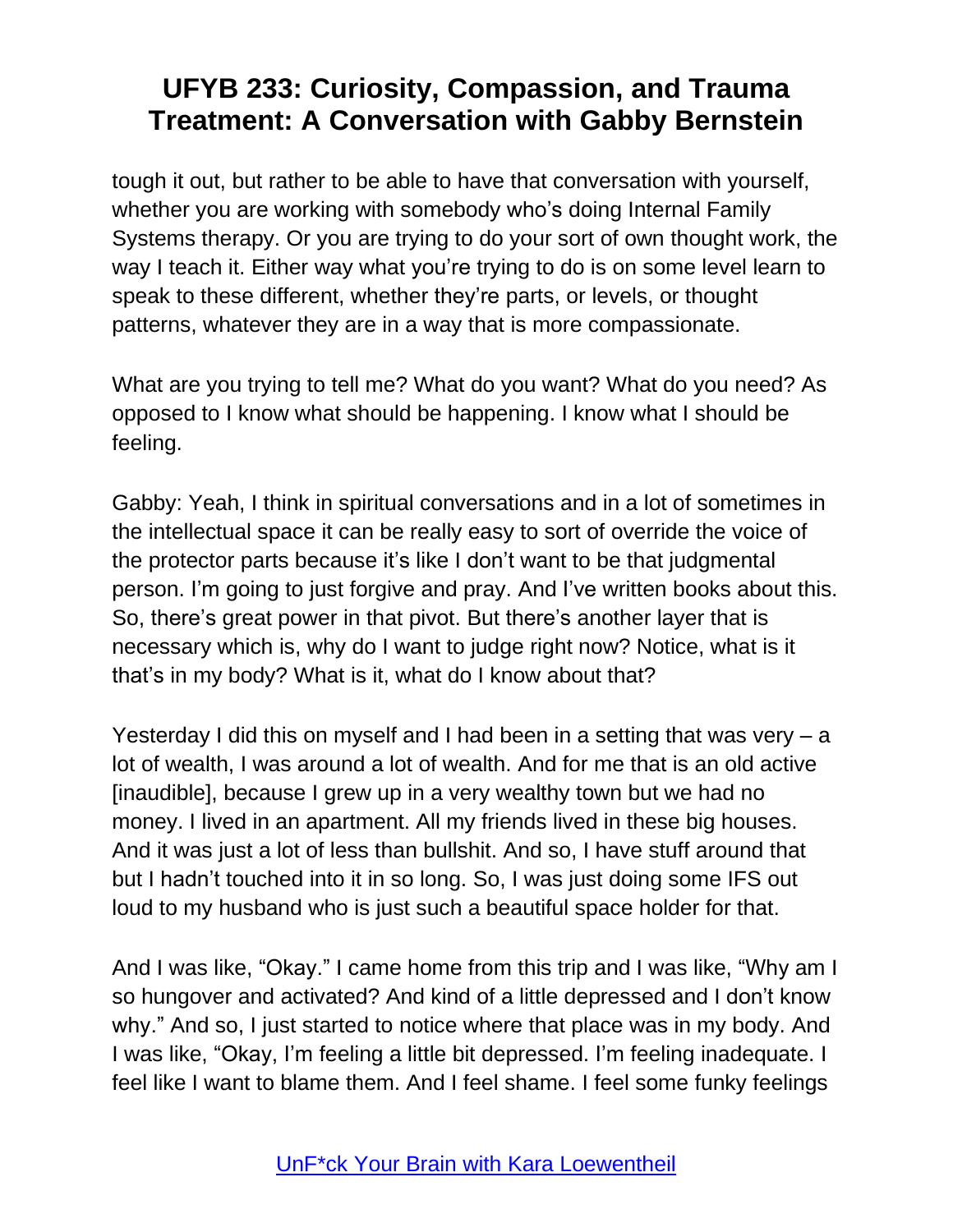here. And what do I know about that?" And I started to just get, like just talk it out.

I was like, "What do I know about you?" I was like, "Well, I know that you're young. And I know that you're in high school. And I know that you are on the bus with the rich girls who play lacrosse with you. And one of them just threw an antisemitic slur at you. And you feel like a piece of shit and you feel less than. And then they think that you are separate, and not good enough, and you don't have enough." And I was like, I'm not going to say the names out loud because like God forbid people see.

But I said the girls' name out loud. And I'm like "Oh my God that girls is there right now." And so, I noticed. And then I asked her, "What do you need?" And she's like, "I need a hug." And so not only did I hug myself, I asked my husband for a hug and I asked my son for a hug. And I was like, "Okay, I need a hug." And then really what do I need from you, Gabby? What do I need from self? And I need compassion.

And I started speaking to that part of me and I was like, "Girl, totally, get it. I can see how that would have been so hard for you to be activated in that way. And look how far you've come. And you have nothing to prove to anybody. You've done it. You're here right now. But the biggest accomplishment isn't your success, it's your inner peace, and good job." That kind of self-talk.

Kara: Yeah, totally.

Gabby: But it started with a curiosity.

Kara: It's such a beautiful way of accessing what was coming up for me then. When did this start? Or what is that memory? And meeting yourself in that way. And I think also for people who want to start practicing this, I want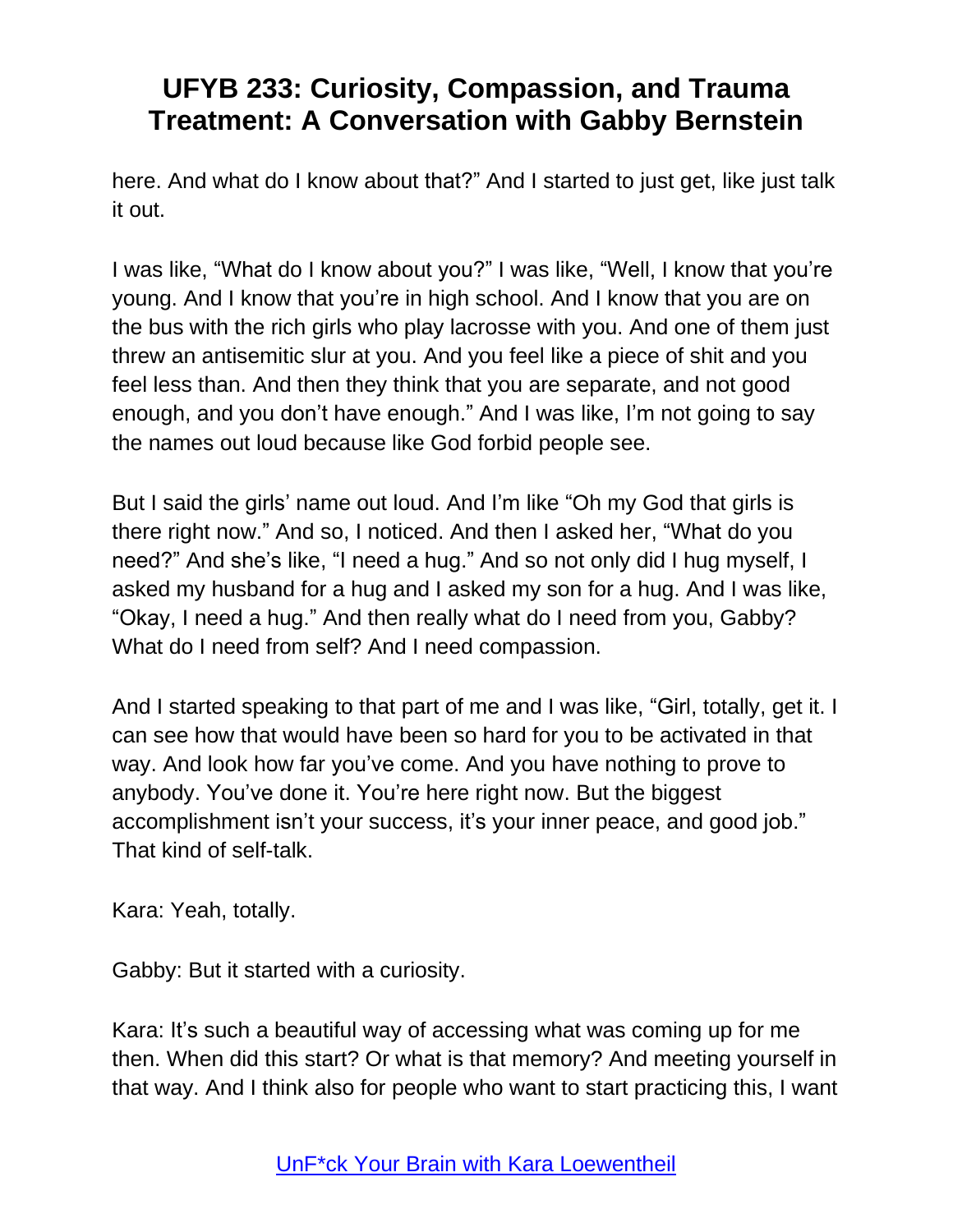to say it's not always smooth. I did some of this with actually a coach I was working with, as I was working on this big knot I had been working on. And it was fascinating to see the first time that I did it my visualization of the part of me, the younger part of me.

The coach was like, do you want to, how do you want to interact with her, whatever it was. And I was I was literally like, "I will not hold her hand, she can sit over there." I was like, "We can be in the same room. I don't want to hold her hand." Because I had so much wrapped up around sort of fear of weakness and kind of rejection. And I did the same exercise actually with somebody else a few months later. It wasn't the same exercise but led to the same place. And I was like, "Well, I'll give her a hug."

And it was wild to me to just be like, this is so fascinating. Even though I hadn't been consciously working on that. It's one way of, I think, seeing, and especially for people who are more visual maybe or who are more [crosstalk].

Gabby: It's great for visual.

Kara: Yeah, I've very non-visual so it's even more fun for me. Sometimes I'm like, wow, there's actually, I don't have an image. But it was just this way of sort of almost – it sounds funny to say make it concrete because nothing's actually happening around you. But it's sort of concretizing your relationship to yourself. What are your thoughts about your former self? How did you speak to, probably then you were not that kind and compassionate to yourself because you hadn't learned, not you, you, just one in general.

Gabby: All of us. All of us, yeah.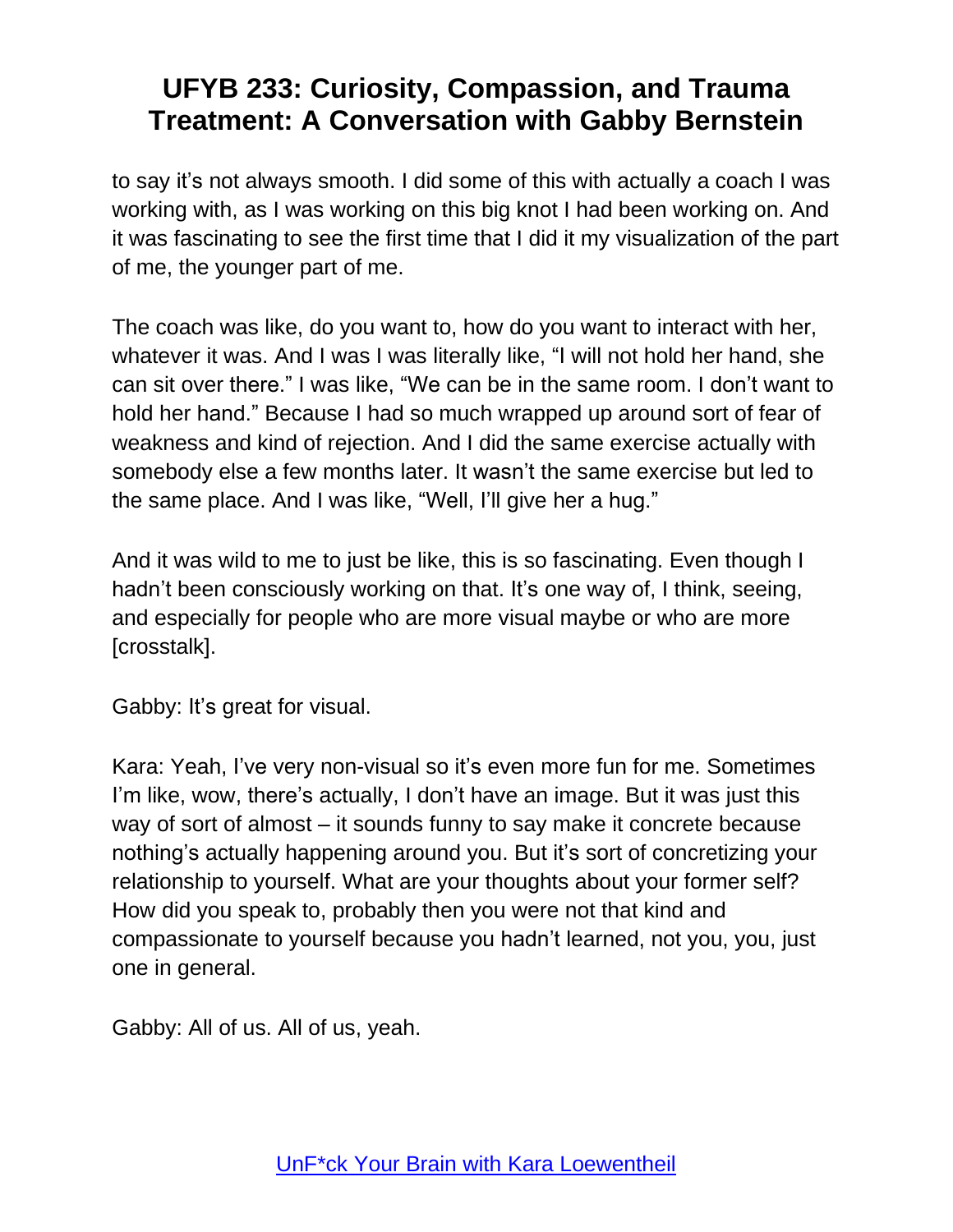Kara: All of us, yeah, hadn't learned that or didn't know that or were just mimicking what we've been taught which for a lot of us was shove it down, don't talk about it. Just stiff upper lip, or ignore it, or whatever. And so, I think going through that I was able to say, even though it is in the past, for me what I felt was happening was I was changing my relationship with the emotions I'd had in the past kind of. I was creating more compassion for my past self, which was [crosstalk].

Gabby: We would say, IFS, sorry, I interrupted you. But in IFS we would say that you are creating a direct access from self, from compassion to the inner child. So that's a process that in the book I write about is reparenting yourself. Because the love that we did not get, the care that we did not get, the soothing that we did not get, the safety that we did not get from our parents, in whatever form that came. We can give to ourselves. We can bring little Kara and little Gabby back to safety in so many different ways all the time.

And when we create that direct access from self to the part, or to the protector, or the child part, whatever we get access to, we can let those parts know that they are safe and cared for in our Internal Family System. It has nothing to do with our family. It's our internal.

Kara: It's not to go get your parents to cooperate. It's the internal system.

Gabby: Internal Family System, yeah.

Kara: Yeah. And I think for anyone listening who – I think sometimes certain words, I think my listeners, probably some of them hear this and are like, "It sounds amazing." And some of them hear the word 'reparenting' and are like, "Oh, Jesus." But whether or not you have some reaction to some of these terms of they sound too woo for you or whatever.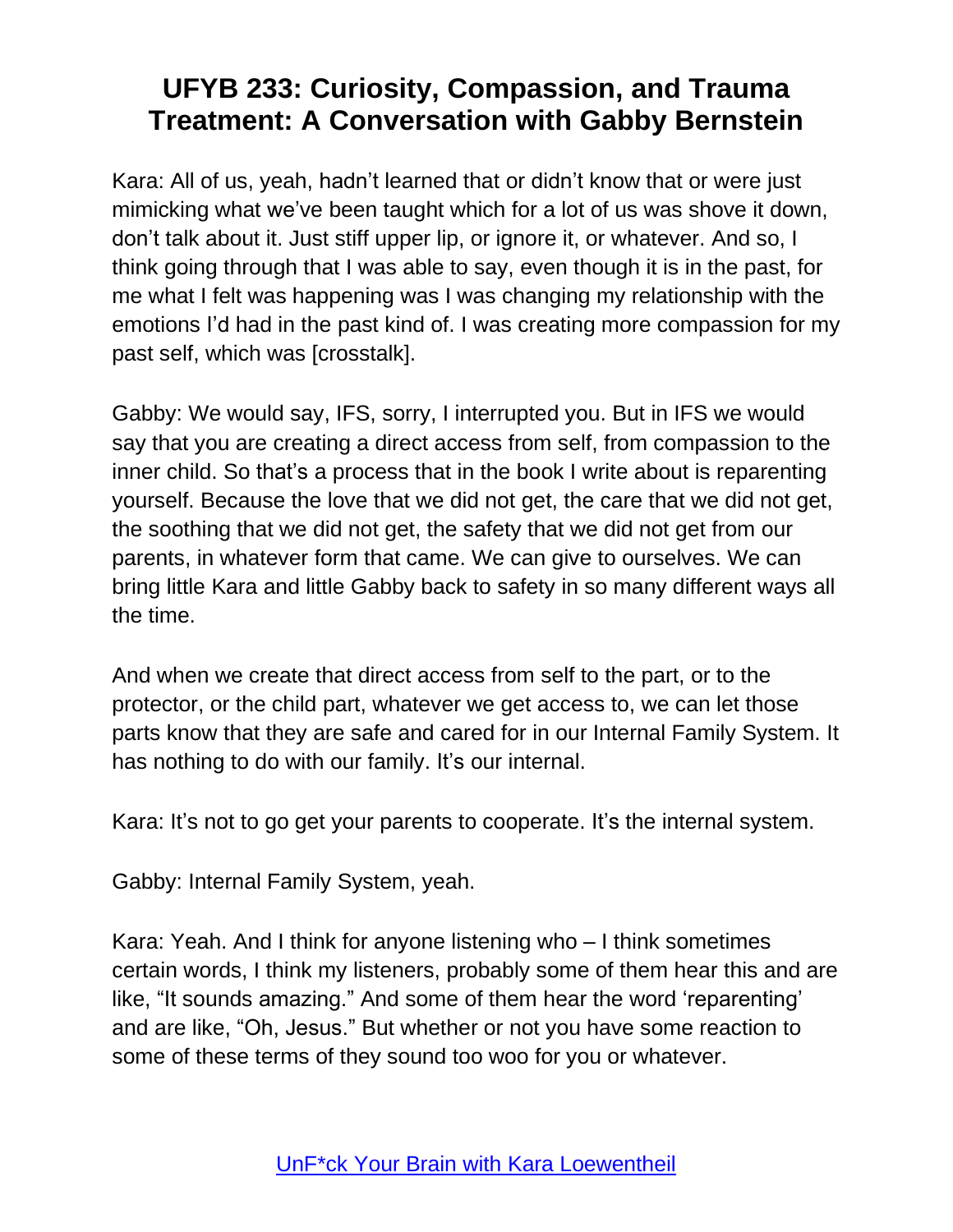Fundamentally what we're talking about and this is why I wanted to have this conversation, there's different ways to talk about these things.

But we're fundamentally talking about something that I also teach in different words which is you now can learn how to have a different relationship with yourself. And everything you experienced is part of that person you are now. And you still have, if you had that experience on the bus that's been in the back of your mind somewhere.

Gabby: It's been there, yeah.

Kara: Yeah. You've had thoughts about it, you weren't even aware of. And this is a way you're able to address them.

Gabby: The girl on the bus would show up whenever I was around very affluent people, I was around people particularly affluent people that weren't Jewish because that was the antisemitic piece and I'm not implying that any of these people that I've been around were antisemitic.

Kara: No, no, of course.

Gabby: But there was just sort of this, maybe there was more of a related connection to the affluent Jewish person because I'd been around that in a different format. And so, whatever the storyline is for each individual as we begin to tend to those younger parts of ourselves or the protector parts of ourselves, whatever language you want to use. But as we start to give that compassion and that curiosity, and that courage, and that calmness to ourself in all these ways it's miraculous.

And just to expand upon what you're saying as it relates to the sort of woo woo lexicon and the therapeutic lexicon. In this book I think that my gift has been to be a translator and to take very lofty big metaphysical principles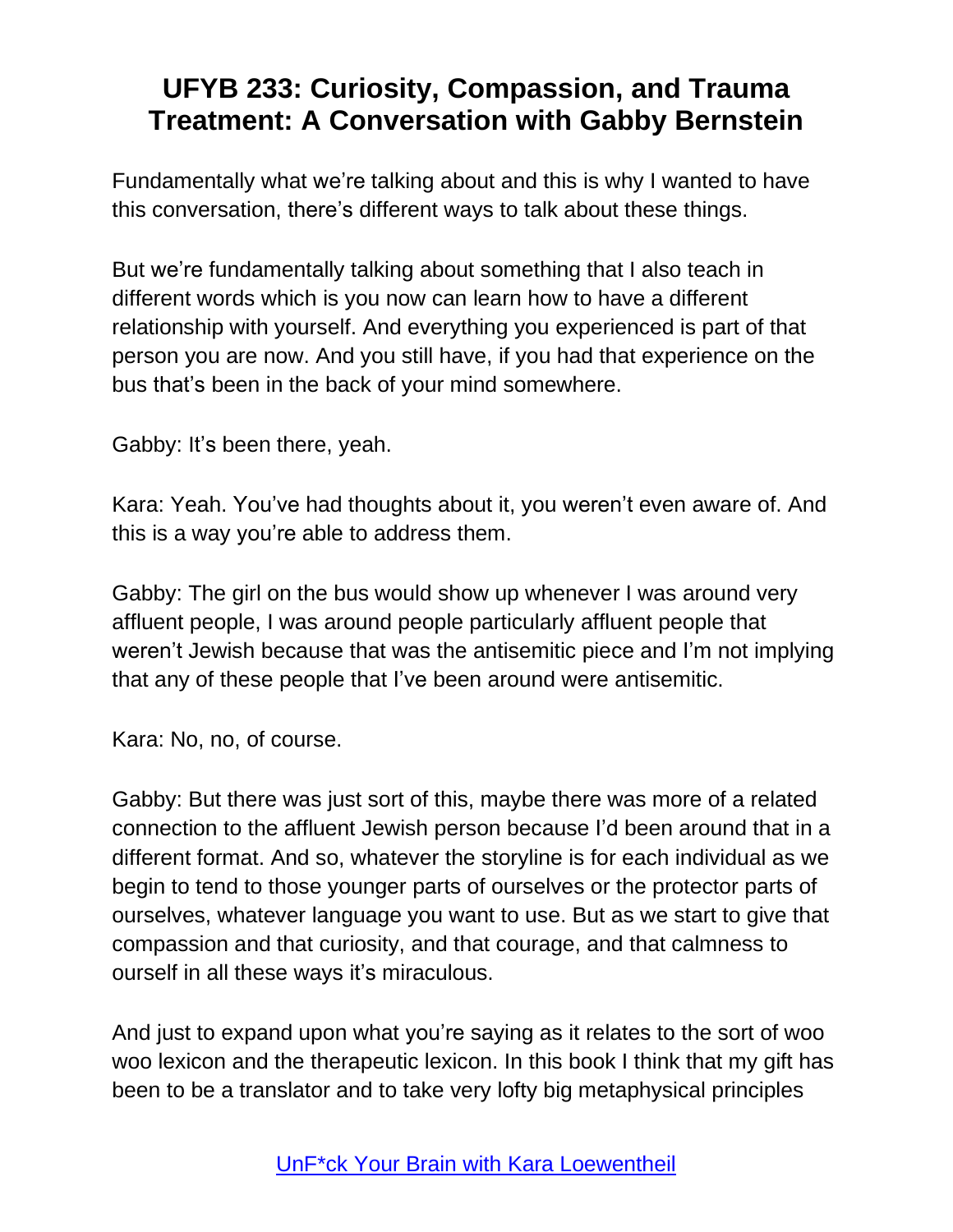and bring them back to Earth. And in this case it's that and taking these big therapeutic principles that people may not find because the podcast were they're speaking about it in clinical terms as too heady. Or just because they didn't get the chance to have the privilege of having a therapist that does that kind of work. They may never get there.

So, in the book I really demystify these therapeutic practices that are so profoundly soothing to our nervous system, to our brain. They allow us to literally create new neural pathways and have this profound experience of neuroplasticity, of just witnessing, holy shit, I can change my brain. And how profound that is when we have the opportunity to witness and experience these practices in a terminology that's more relevant to the individual average person picking up a book that may not be super heady like you and I but wants to hear what they can do to help themselves.

Kara: Yeah. I think that thing we've been talking about that is the throughline, that is the most important thing to me is that sort of gentle curiosity. Whatever framework you're using, whatever language you're going to use, and that's what so many of us didn't get when we were suffering as children, or we had these experiences, or we were, especially if you were dealing with sort of, I think, the smaller t version of just never being encouraged to talk about how you felt, or being whatever, kind of different experiences we had growing up.

I think for so many of us one of the reasons we become someone who doesn't want to experience our emotions is that we were not met with curiosity. We were not met with kind curiosity, [crosstalk] experiences.

Gabby: We were shut down. Yes. And that actually is one of the greatest gifts of my own process. When we talk about reparenting, call it whatever you want but we didn't have the safety, we were not seen. We were not soothed. We were not safe or secure in our own unique ways because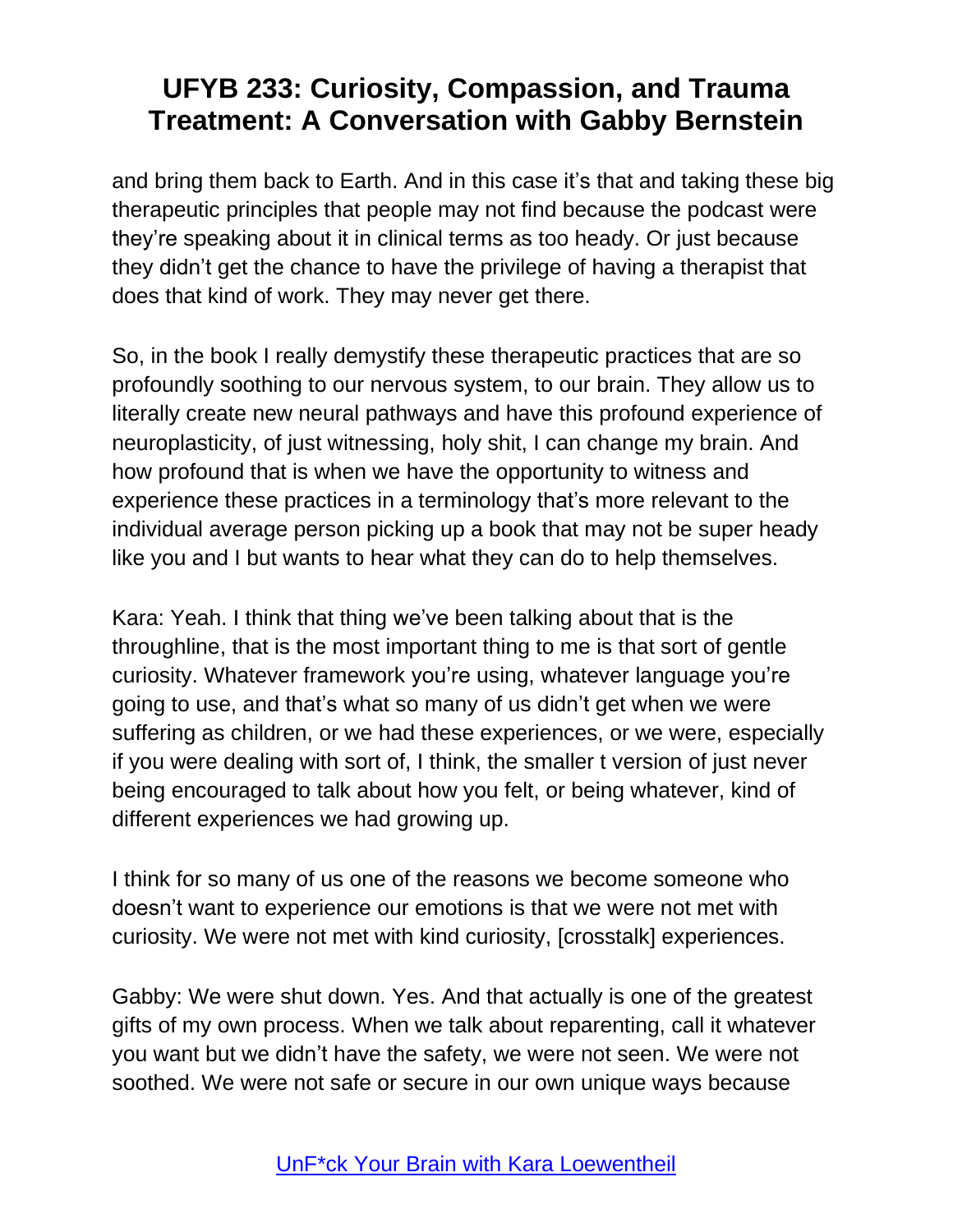particularly we've had a different generation of parents that may not have been pulled aside with a stack of Dan Siegel self-help books and knew what to do.

Kara: Right. I mean everybody was doing the best they could with their resources.

Gabby: Old style, old school style of parenting was time out and shut it down, and don't go there, your big feelings don't matter. Whereas this new version of parenting that if you choose to follow it and make a commitment to yourself as a parent and your child in that way is all about the feelings and emotions. It's all about the curiosity. It's all about creating a safe environment internally.

And I spend half of my day just soothing my son, just holding him in his big beautiful feelings. And letting him express himself completely freely. And allowing him to create resilience when he doesn't get what he wants. And all these gifts that I was able to give him. And there's a whole chapter in the book where I turn them on myself.

Kara: Yes. That's what I was exactly going to say is I often find with my students. They'll be like, "Of course, if my child is having a big", I mean sometimes the way we parent is a reflection of how we shut ourselves down. But sometimes we're able to give it to our kids in the way we aren't able to give it to ourselves. And I think that is such a powerful exercise, to just be like, okay, if my three year old came to me crying with this feeling, what would I say? And then what do I say to myself when I come to myself crying with this feeling?

Gabby: That's right.

Kara: And if they're different, that's a place to bring them together.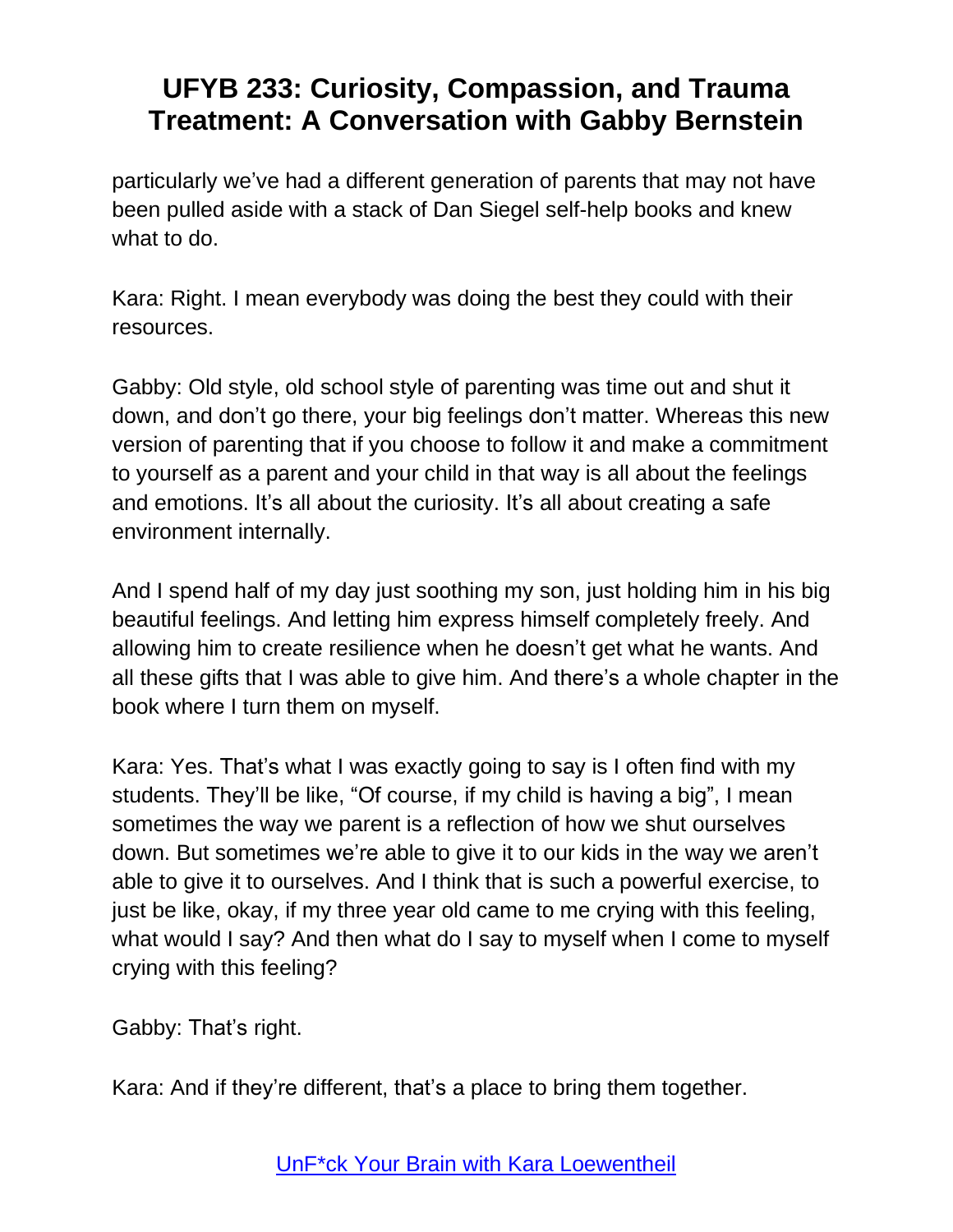Gabby: I've always felt when you notice something's up, what would you say to a child? And it's never what we would say to ourselves.

Kara: A friend of mine who's a coach actually, she just started doing this thing where she put – she has a lot of negative self-talk. And she put up child photos of herself. And whenever she wants to say something mean to herself she looks at the three year old version of her.

Gabby: I love that. Beautiful.

Kara: And it's what I say to her, and I think for her that was really, she was like, "Oh, shit, a lot of the stuff I've been saying that I thought was not mean because it wasn't", I think often what I see in my students also is some people of course come in and the self-talk is so critical, it's very obvious. It's like, you're an idiot, you're stupid, why do you say that, blah, blah, blah. But then a lot of us, especially who have already done some of this work, it's like, no, I'm fine to myself, it's realistic. It's gentler mean self-talk kind of, that can easily pass when you think of yourself as an adult.

But then when you think of your three year old, you would not say that to your three year old. You wouldn't be like, "Well, I'm just being realistic, honey, you're pretty lazy." You would never say that to your three year old. But we think that because it's not you're a worthless piece of shit, it's better and we're being nice to ourselves. So, I think that imagining yourself and other people, imagining your partner as a three year old, or the person who you think is being whatever at work as a three year old.

Gabby: That's right. Seeing the loved ones in our life with that compassion and that care.

Kara: And so many people, that's where we're operating with is basically a three year old level of emotional fluency and tools.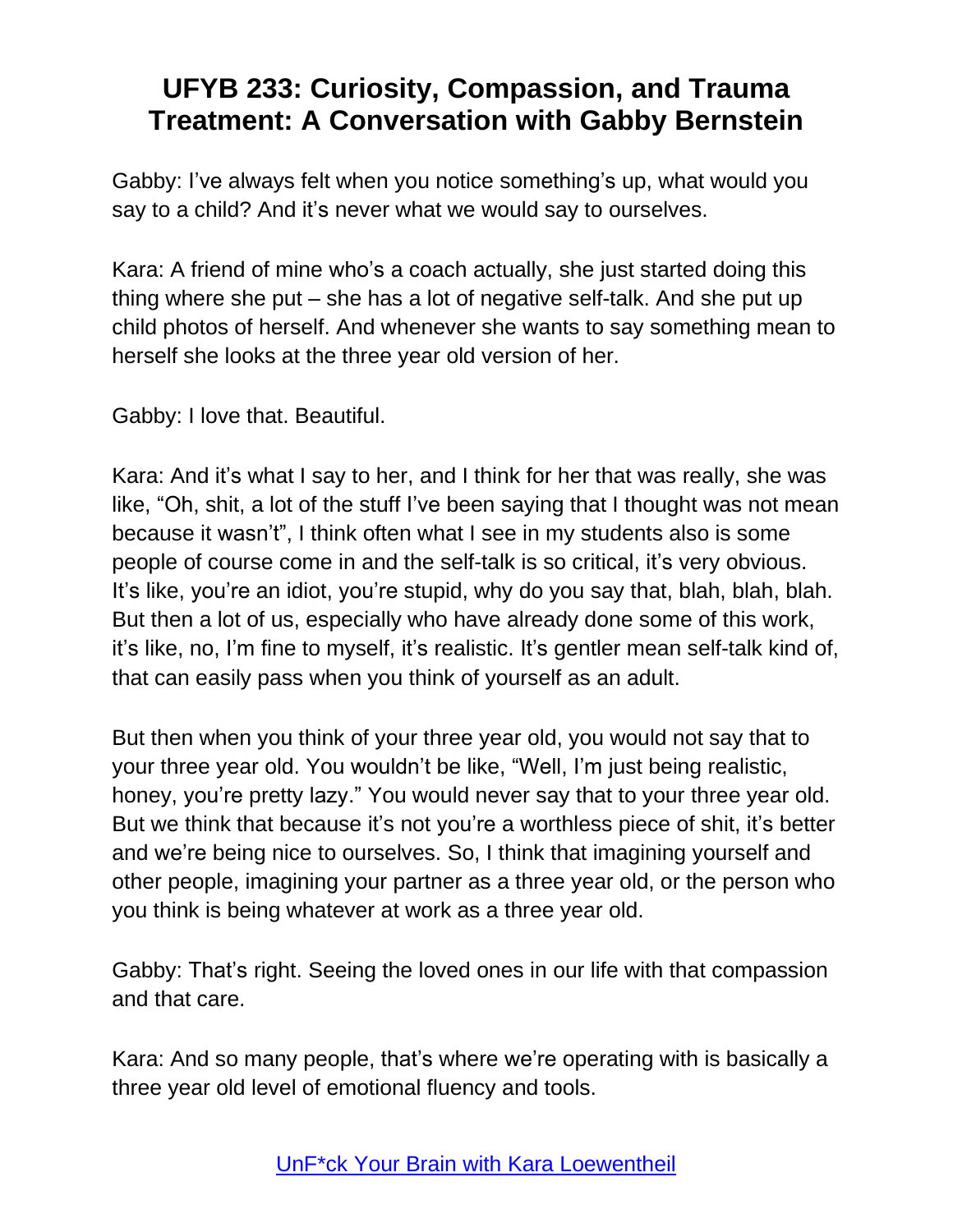Gabby: 100,000%.

Kara: And probably less than a current three year old.

Gabby: I mean listen, that's why I said to you, I only want to talk about this book or these principles around the book because right here right now we are witnessing what happens when there's collective trauma that's unresolved, fucking Putin. And sorry for all my eff bombs in the show.

Kara: No, please, it's called Unf\*ck Your Brain, so this is obviously [crosstalk].

Gabby: Exactly, exactly. I do not know why I'm apologizing to you. So, looking at Donald Trump, looking at these players in the world who have just been so blown out. So, their traumas were so extreme that the protector parts that they build up have had such massive destruction, not only to them but to the world. And that's why I said we've got to get this on the individual level right here, right now begin to do the work on ourselves, begin to establish a safer sense of security within, however we get there.

There's a lot of ways to get there. I put a lot of them in the book. But to get there fast, and do the work, and make it a commitment because it is a collective energy field as well. So, let's say this in a less woo woo way. When you and I have this conversation today and you feel hopefully elevated after we've spoken. And I feel really elevated in your presence. I'm going to go and make dinner for my kid and I'm going to be in a good space with him.

And then he's going to feel really good and he's going to be really fun with his dad later. And it all has a ripple effect, particularly with our children. I mean they're just regulating all day based on our energy. And they're all about coregulating with us and we're all about – well, they're no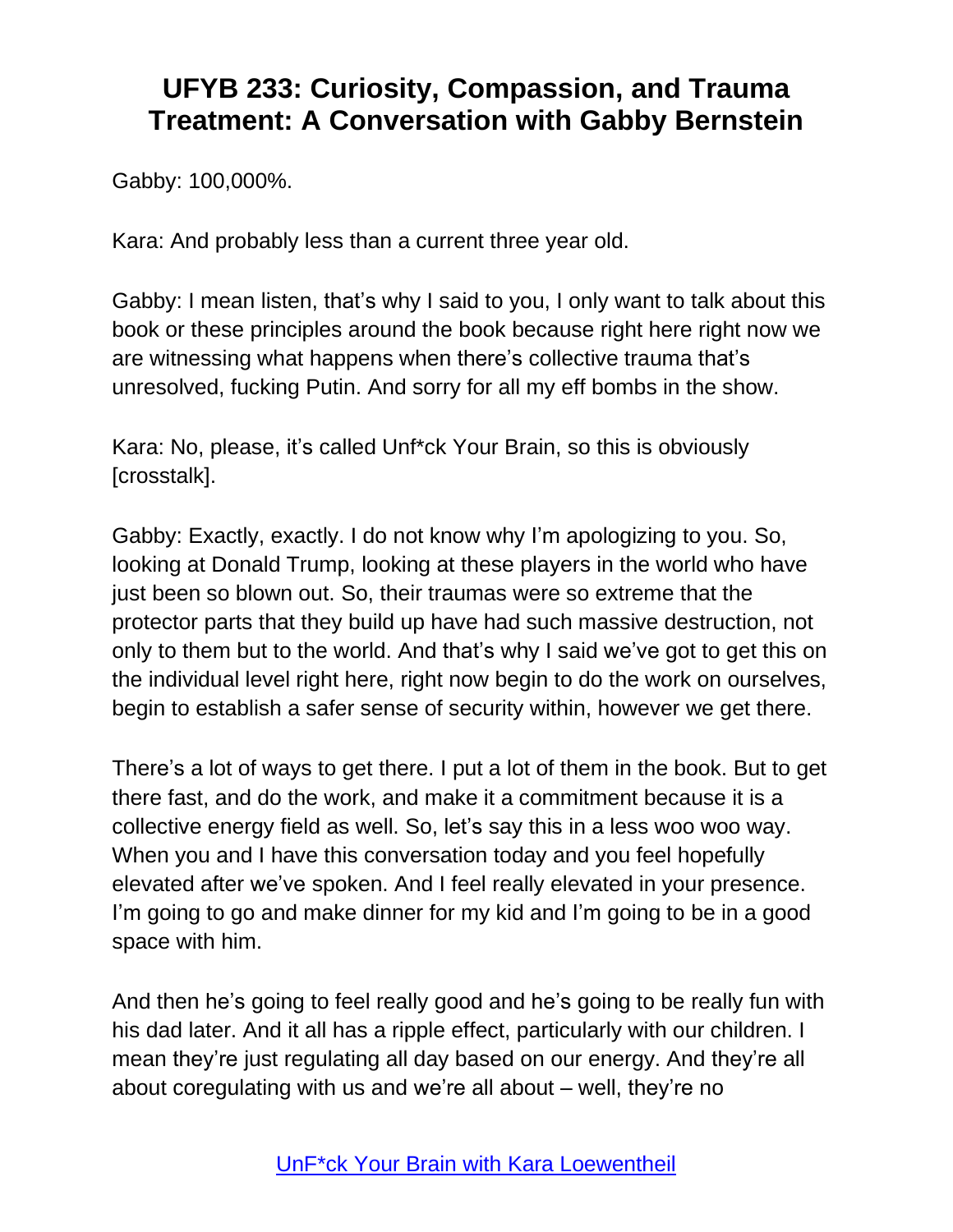coregulating, they're regulating with us and we're bonding to them. But they need us. So, it's not just the kids, it's just every human, but with energy we show up with.

Kara: Yeah. I talk on the podcast all the time about the idea that social change starts with individuals. And if we want to change the world, where is any change coming from? It's coming from a human mind. The more the idea that sort of self-work or thought work is out of touch or just for privileged people, or is just naval-gazing. It's like anything created in the world is created by a human mind. And the more that you are, as you say, able to self-regulate, understand yourself, able to have curiosity and compassion.

That's how you develop it for other people, that's how you have more mental energy. That's how you come up with better solutions. We're not coming up with – you can't solve a problem with the same set of tools and skills that you've built the problem with. You have to have a different perspective in order to come up with a different solution.

Gabby: Well said.

Kara: All of that, the microscale and the macroscale, it's not like we don't need social change. It's just who's doing the social change? Humans with brains. So, if we don't do this work.

Gabby: And we can't do that kind of work, create social change from a place of our exiled child parts. Because if we're leading from that place then a 10 year, or a five year old is leading and that really sucks.

Kara: Yeah. And that's how we get all the burnout. I mean I used to be a social justice lawyer, why is there so much burnout? Because the world is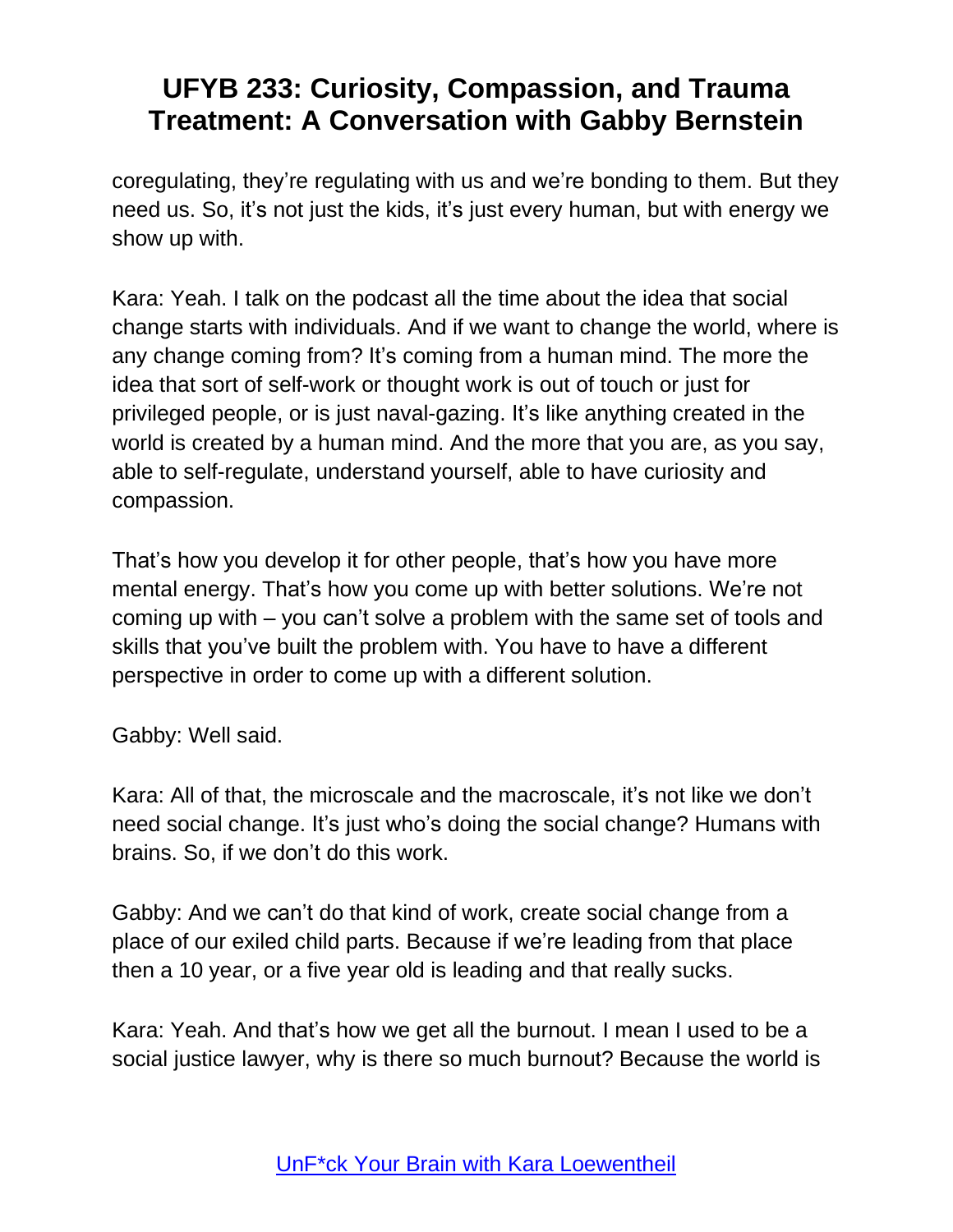very challenging. And if we are not learning how to resource ourselves we're not capable of doing that big work.

Gabby: Right on, what insight you have there. Beautiful.

Kara: Anything else you want to tell people about the book, other than where they can get it? Which you should tell us but I assume it's literally any bookstore in the world?

Gabby: It's why I just love that you went from being a lawyer to go Unf\*ck Your Brain.

Kara: Yeah, I was an abortion rights lawyer and now I'm a life coach. My Jewish parents are very confused by it.

Gabby: Wow, God bless you for being an abortion rights lawyer. I have to imagine that you're still probably outraged.

Kara: It's interesting, we could have a whole other podcast. I have had to do a lot of work on yeah, I went from a very – there's wrong and right, and bad and good, and these people are terrible and we're the good ones. And to become a coach was a real mental evolution.

Gabby: I've met of lawyers that have become coaches, yeah, and particularly in that space, yeah, that's a lot of work to be even in that kind of law to be, yeah.

Kara: Yeah. Well, just build your whole career and then blow it up, do something else. I don't know what I'll do in another 10 years.

Gabby: Beautiful, it's beautiful. It's absolutely beautiful.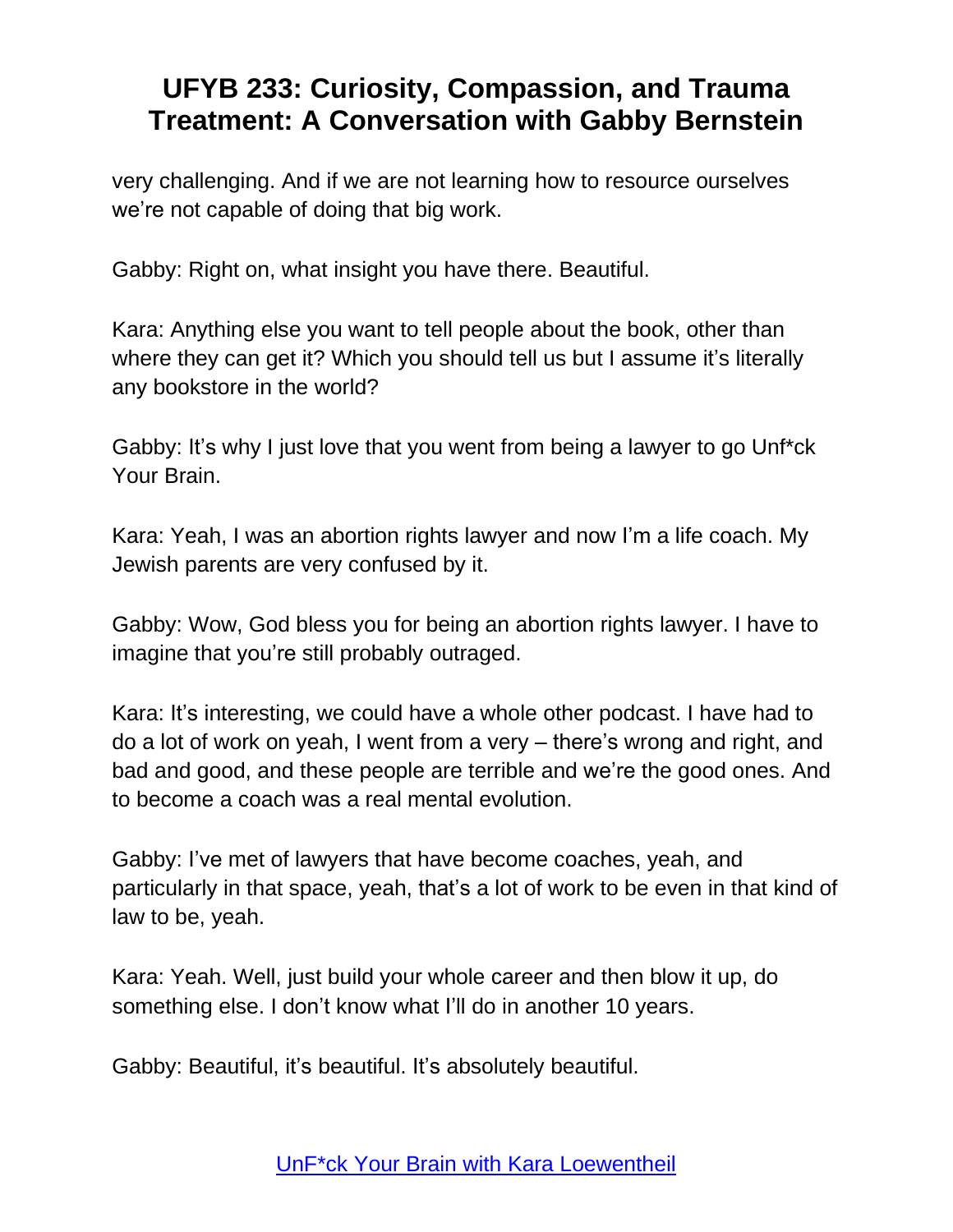Kara: So where do people find you and the book?

Gabby: Everybody can find me at deargabby.com. I have a podcast called Dear Gabby. The book is Happy Days: The Guided Path from Trauma to Profound Freedom and Inner Peace. And you can get it wherever you get your books. Go to your bookstore, help them out.

Kara: Go to your local bookstore, also bookshop.org is one of my favorites online. It's a website that brings together indie booksellers so if you don't want to order from Amazon, you go to bookshop.org, works very similarly but all the money goes to indie bookstores.

Gabby: I love that, very cool.

Kara: And then go check out Gabby's social media, including her Instagram, so we'll be doing an Instagram Live the week that this podcast comes out too. So, you want a double dose, as who wouldn't, that's where you can get it.

Gabby: Fun to be with you.

Kara: Yeah, thank you for coming on.

Gabby: Thank you.

—

If you're loving what you're learning in the podcast, you have got to come check out The Clutch. The Clutch is the podcast community for all things Unf\*ck Your Brain. It's where you can get individual help applying the concepts to your own life.